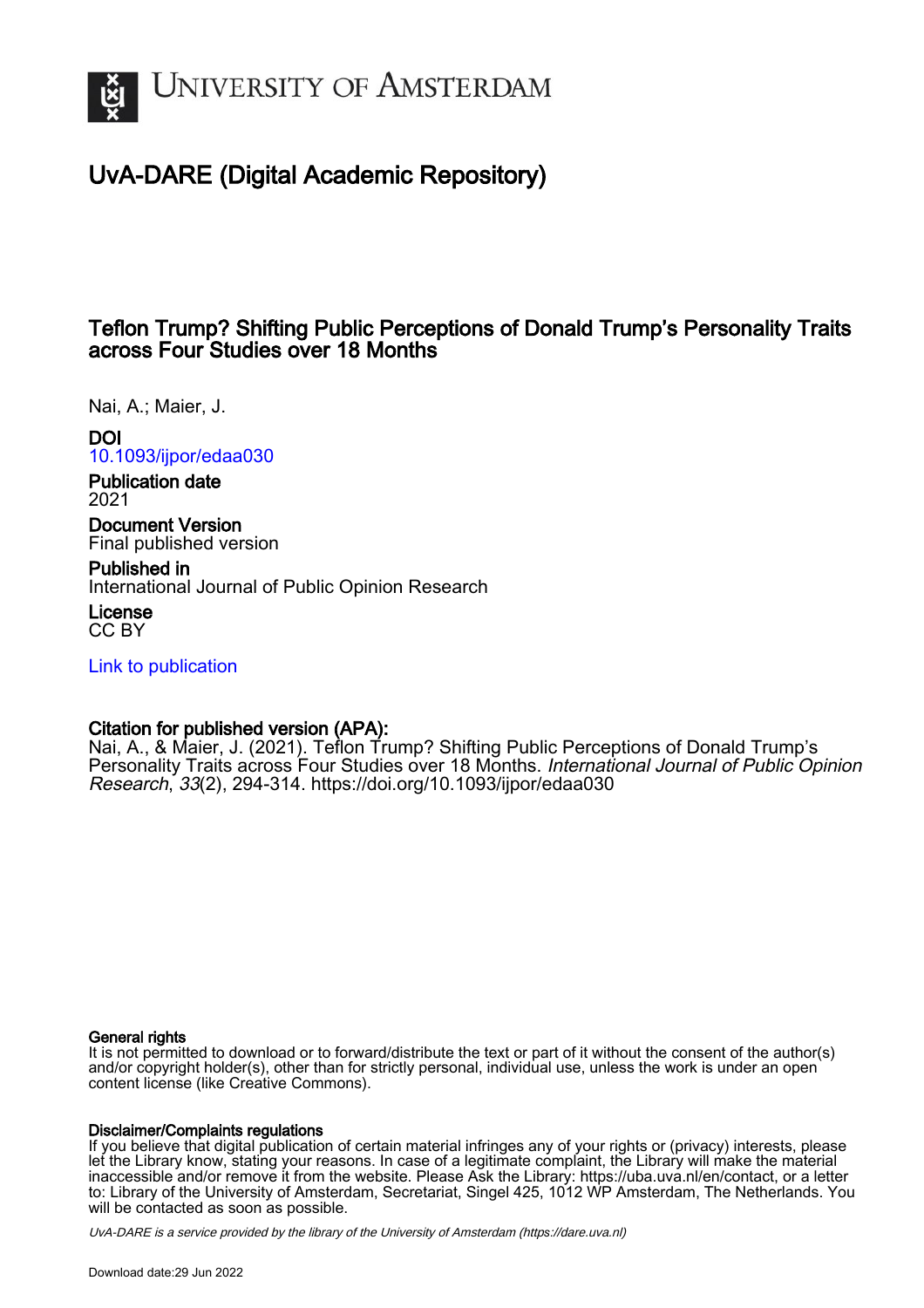Downloaded from https://academic.oup.com/ijpor/article/33/2/294/6029615 by Universiteit van Amsterdam user on 19 January 2022 Downloaded from https://academic.oup.com/ijpor/article/33/2/294/6029615 by Universiteit van Amsterdam user on 19 January 2022

International Journal of Public Opinion Research Vol. 33 No. 2 2021 V<sup>C</sup> The Author(s) 2020. Published by Oxford University Press on behalf of The World Association for Public Opinion Research. This is an Open Access article distributed under the terms of the Creative Commons Attribution License

(http://creativecommons.org/licenses/by/4.0/), which permits unrestricted reuse, distribution, and reproduction in any medium, provided the original work is properly cited.

doi:10.1093/ijpor/edaa030 Advance Access publication 10 December 2020

# Teflon Trump? Shifting Public Perceptions of Donald Trump's Personality Traits across Four Studies over 18 Months

# Alessandro Nai <sup>® 1</sup>and Jürgen Maier<sup>2</sup>

<sup>1</sup> Amsterdam School of Communication Research (ASCoR), University of Amsterdam, Amsterdam, The Netherlands and <sup>2</sup>Department of Political Science, University of Koblenz-Landau, Landau, Germany

#### Abstract

Democrats and Republicans have divergent views about Trump's personality. Are these perceptions stable over time? We describe the evolution of Trump's perceived personality (Big Five and Dark Triad) between November 2018 and May 2020 by comparing four samples of American respondents (Mechanical Turk). Trump's perceived personality is on average extremely stable. Liberals have a much more critical perception of Trump than conservatives. Yet, strong Republicans have an increasingly more negative perception over the time—perhaps because the scandals that have marred the Trump presidency are at odds with conservative "moral foundations." We also detected a potential demobilization trend for strong Republicans; the more they perceive the president negatively, the lower their likelihood to turn out. The electoral implications of these trends are important.

#### Introduction

Beyond pocketbook, retrospective, and partisan considerations, it is undeniable that how voters perceive the character and personality of political figures matters (e.g., [Bittner,](#page-18-0) 2011; [Costa](#page-18-0) & [Ferreira da Silva,](#page-18-0) 2015; [Garzia,](#page-19-0) 2013). This article contributes to our current understanding of the importance of perceived personality traits of political leaders by tackling two key issues: (a) how these perceptions are formed, and (b) their possible behavioral consequences. We do so by presenting novel evidence from four studies with American samples, in which respondents were asked to rate the personality of the 45th U.S. president.

All correspondence concerning this article should be addressed to Alessandro NaiAmsterdam School of Communication Research, University of Amsterdam, Amsterdam School of Communication Research (ASCoR) Postbus 15791 1001 NG Amsterdam, The Netherlands. E-mail: a.nai@uva.nl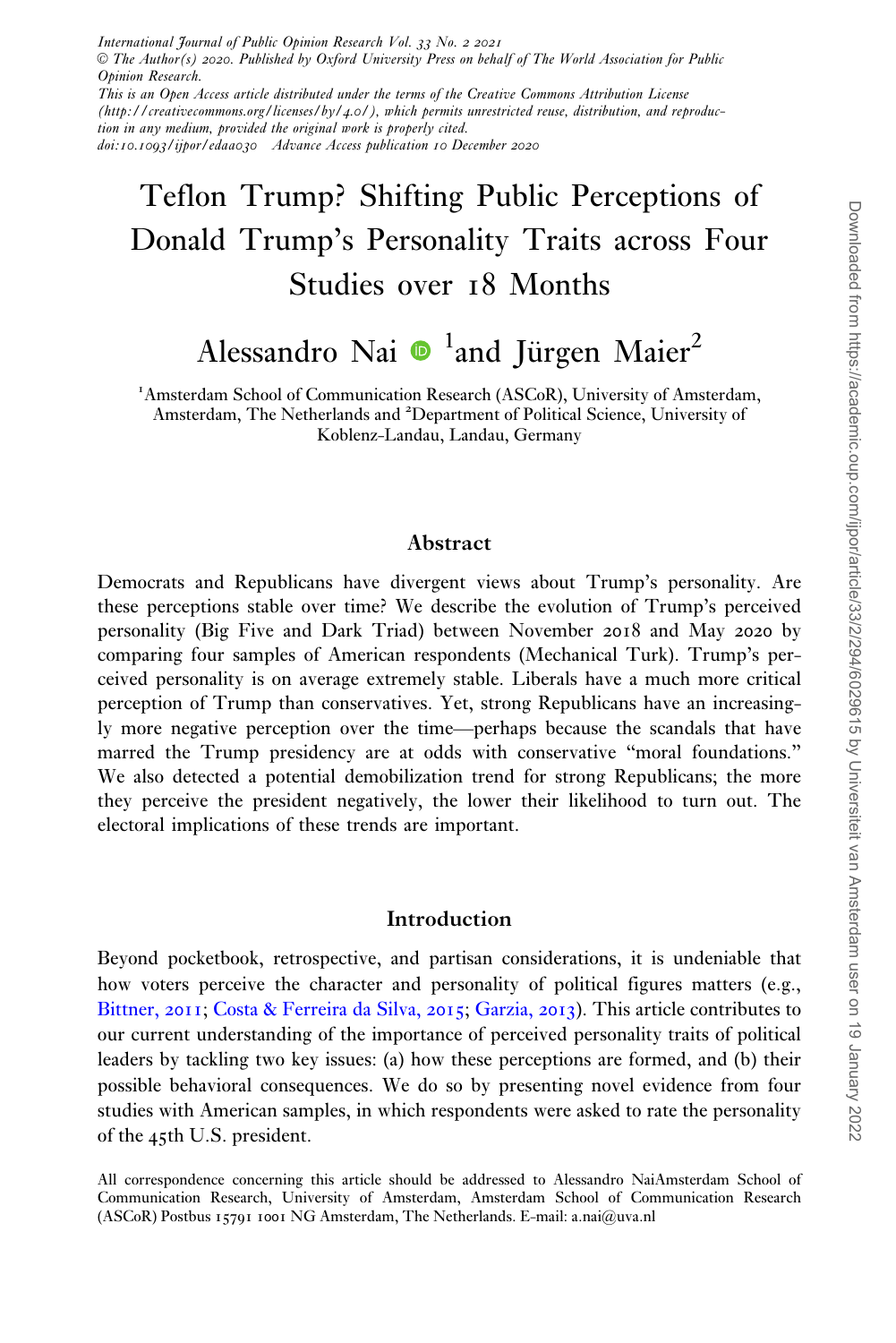During the first term of the Trump administration, the character and personality of the 45th President of the United States has attracted the attention of the academic literature (e.g., [Ashcroft,](#page-17-0) 2016; [Visser, Book,](#page-20-0) & [Volk,](#page-20-0) 2017; [Hyatt et al.,](#page-19-0) 2018; [Nai](#page-20-0) & [Maier,](#page-20-0) 2018; Nai, Martínez i Coma, & Maier, 2019). Unsurprisingly, the issue of Donald Trump's mind is a topic that fascinates also outside of academia. In a widely read story published in the *The Atlantic* a few months before the 2016 election, psychologist Dan P. [McAdams \(](#page-19-0)2016) famously described Trump's personality as exhibiting "sky-high extroversion combined with off-the-chart low agreeableness [... and] grandiose narcissism." The "spectacle of Trump presidency" ([Lynch,](#page-19-0) 2017, p. 620) is, however, far from being a consensual matter. In the general public, there is indeed only "modest agreement" [\(Hyatt et al.,](#page-19-0) 2018, p. 1) about the character and personality of Donald Trump. Is he a charismatic leader that "tells it like it is," or an insecure hotheaded egocentric? Several studies have documented that voters of different partisan identifications have radically opposing perceptions ([Fiala, Mansour, Matlock,](#page-18-0) & [Coolidge,](#page-18-0) 2020; [Hyatt et al.,](#page-19-0) 2018; [Nai](#page-20-0) [& Maier,](#page-20-0) 2019; [Wright & Tomlinson,](#page-21-0) 2018). These studies, broadly, show that liberals (or voters that supported Clinton in 2016) tend to have a much more critical perception than conservative (Trump voters). The former mostly pinpoint Trump's (very) low agreeableness, low conscientiousness, and low emotional stability, whereas the latter rate the President much higher on all the Big Five personality traits, especially on openness and conscientiousness. There seem to be a greater consensus about Trump's extraversion, which is rated high across all voters; some evidence also exists that different voters converge to see Trump as relatively high in narcissism [\(Hyatt et al.,](#page-19-0) 2018; [Williams, Pillai, Deptula, Lowe, & McCombs,](#page-20-0) 2018). All in all, however, where some voters overwhelmingly see in Trump the evil Mr. Hyde, others see the polished and well-made Dr. Jekyll ([Hyatt et al.,](#page-19-0) 2018). In light of the current levels of affective polarization [\(Iyengar, Sood,](#page-19-0) & [Lelkes,](#page-19-0) 2012), such opposing views are no "strange case."

### Scandals, Moral Foundations, and Shifting Perceptions of the President

What these studies have been unable to address so far, however, is the extent to which these perceptions are stable over time. Trump seems to benefit from a blanket approval by part of the U.S. electorate, and indeed a central element of Trump's first term has been his low but surprisingly stable approval rate [\(Dunn,](#page-18-0) 2018), as shown in [Figure](#page-3-0) 1.

This stability is particularly noteworthy, especially in the face of the many allconsuming controversies that marred Trump's first years in office, some of which are also featured in [Figure](#page-3-0) 1. From the onset, the Trump administration (and the President himself) were criticized for their relaxed approach to factual truth, mediatized spats with foreign leaders (and dictators), alleged affairs with adult film stars, numerous accusations of sexual misconduct, repeated refusals to provide documents to auditing authorities, alleged campaign finance violations, overt conflict with federal investigative authorities and personal feuds with "top cops," a multi-year investigation into potential collusions with Russian operatives (the "Mueller probe"), a pressure campaign towards Ukraine's President Zelensky leading to Trump's impeachment in the House of Representatives for abuse of power and obstruction of Congress, and, of course, a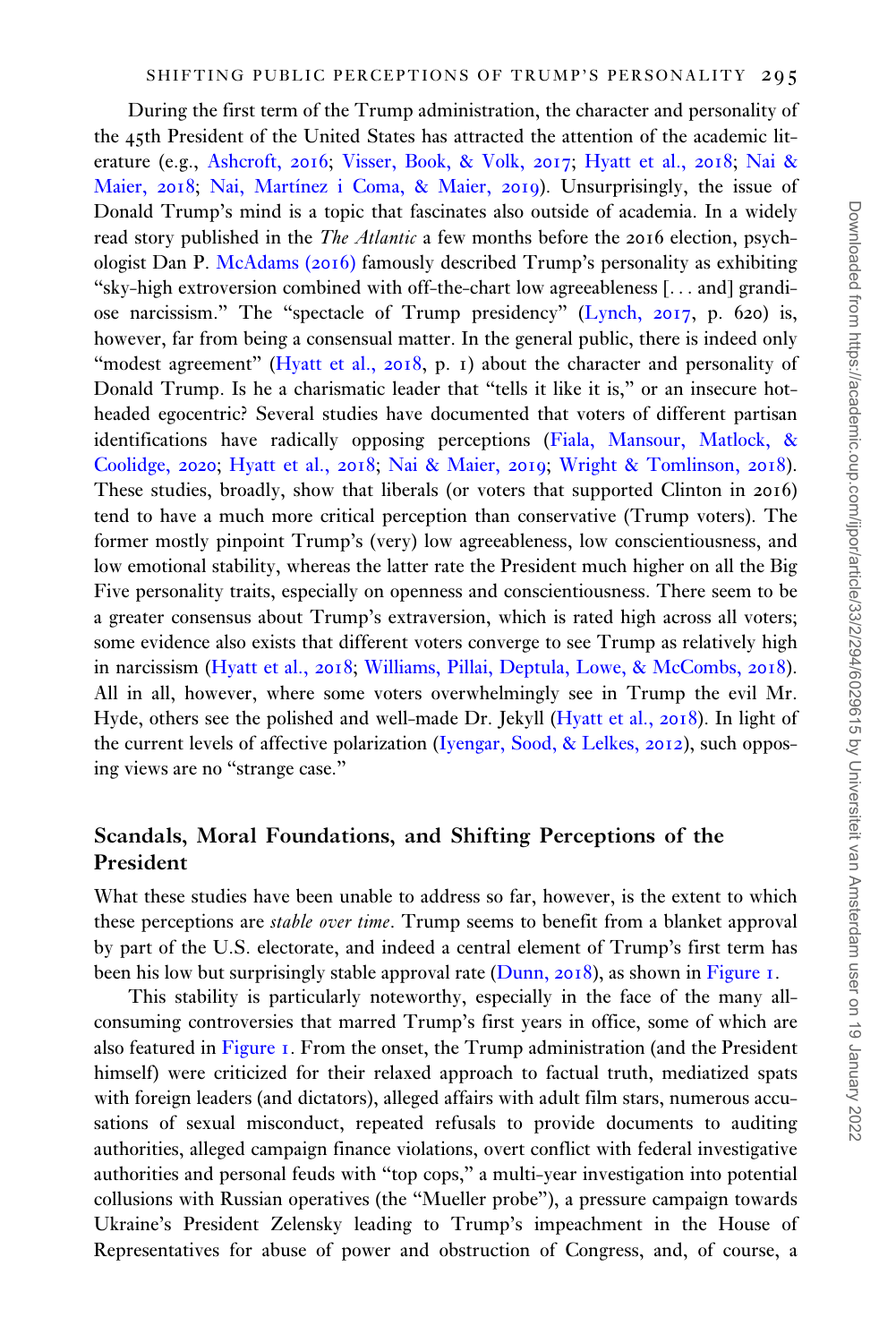<span id="page-3-0"></span>Figure 1.

Trump approval rate during his first three years in office, timeline of our four studies, and selected controversies and events. Note. Data from FiveThirtyEight. The trends reported are estimates, based on aggregated polls. See https://projects.fivethirtyeight.com/trump-approval-ratings/voters/.



rather suboptimal response to the coronavirus pandemic throughout 2020, leading into the Presidential election.

Scandals and political controversies, defined as a violation of "general moral and ethical standards" [\(Maier,](#page-19-0) 2011, p. 284), can alter the way people perceive political figures. In line with [Schlenker's \(](#page-20-0)1980) "Impression Management" theory, [Sigal, Hsu,](#page-20-0) [Foodim, and Betman \(](#page-20-0)1988) show that voters adapt their perception of candidates' character after exposure to the media coverage of political scandals—and adjust their voting patterns accordingly (for a summary see [von Sikorski,](#page-20-0) 2018). Of course, this readjustment is a function of partisan preferences, as voters tend to process information in a motivated manner [\(Fischle,](#page-18-0) 2000). They are more critical of candidates for which they have an already negative opinion ([Bhatti, Hansen,](#page-18-0) [& Olsen,](#page-18-0) 2013). Nonetheless, scandals can also affect partisan supporters. We argue here that the scandals and controversies that have marred the first years of the Trump presidency might have especially played a negative role on a group of voters: strong conservatives.

The "moral foundations theory" [\(Haidt & Graham,](#page-19-0) 2007) can hold clues to why this might be the case. The theory, in a nutshell, argues that liberals and conservatives "often hold divergent opinions on moral issues" ([Kugler, Jost, & Noorbaloochi,](#page-19-0) 2014, p. 414). If liberals generally tend to align more closely to moral values and principles related to fairness and harm avoidance, conservatives tend to assign a higher moral status to ingroup loyalty, deference and respect to authority, and purity of actions (e.g., [Graham, Haidt,](#page-19-0) [& Nosek,](#page-19-0) 2009). The conservative moral preferences are "focused less on the protection of individuals and more on restraint and the integration of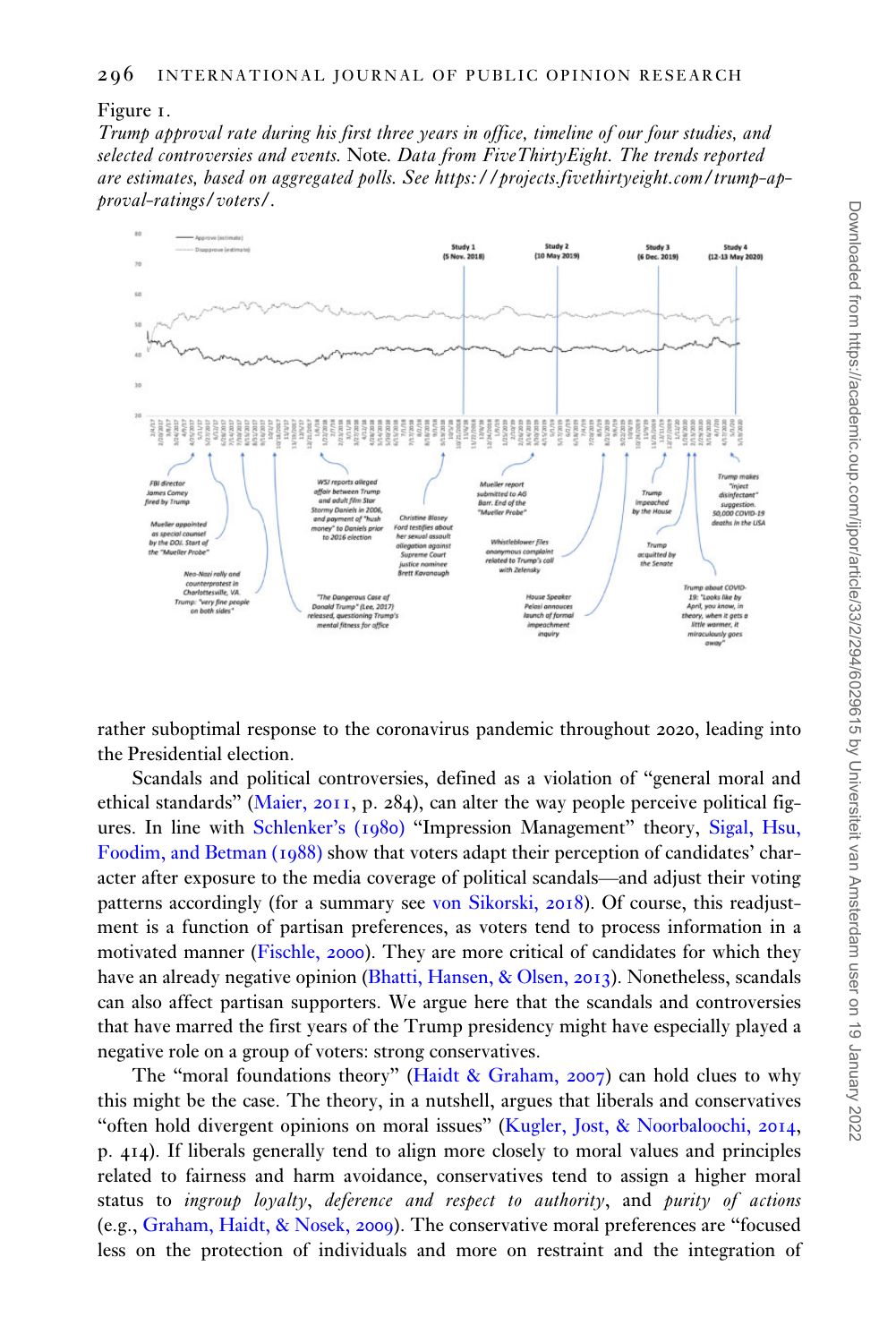communal life" ([Federico, Weber, Ergun,](#page-18-0) & [Hunt,](#page-18-0) 2013, p. 590). It is rather straightforward to see how the numerous controversies that have characterized the first years of Trump's presidency are particularly at odds with the three "conservative" moral foundations. First, at the heart of both the "Mueller probe" and the President's impeachment was the alleged inclination to put the personal and political interests of the President ahead of the interests of the country, including via alleged covert forms of contact with foreign powers to harm domestic political opponents; this strongly contrasts with the patriotic principle of "country over party" that is directly associated with (national) ingroup loyalty, "exemplified by virtues like loyalty, patriotism, and self-sacrifice" [\(Clifford,](#page-18-0) 2017, p. 534). Second, Trump has shown much overt contempt for federal and investigative authorities—from his numerous public spats with the FBI to his unwillingness to comply with subpoenas and turn in documents to investigative authorities—which is undoubtedly at odds with the conservative moral imperative of deference to and respect for authority. Finally, allegations of sexual misconduct, extramarital affairs, and inappropriate intimate relationships with adult film stars particularly contrast with the conservative moral principles of purity and sanctity of actions.

All in all, the sum of all controversies that have marred the first years of the Trump presidency seems to be particularly at odds with key conservative moral principles. Therefore, given the accumulation of controversies, we might expect to find an increasingly critical view of the president among (hard) conservatives. Given the nature of the controversies, the more time passes, the higher the chances that conservatives will be offended in one of their core values, if not all of them. This expectation seems especially reasonable in light of the "ideo-attribution effect" theory (e.g., [Morgan, Mullen,](#page-20-0) & [Skitka,](#page-20-0) 2010), suggesting that conservatives tend to blame the culprits of misdeed much more personally than liberals, who rather tend to look for situational justifications. As such, conservatives should be much more likely than liberals to draw a direct link between the controversies and their perception of Trump himself. The fact that we do not advance specific expectations for each perceived personality trait should not be seen as the implicit assumption that all traits are equivalent, or interchangeable. Not all perceived traits are likely to be affected equally. For instance, a negative effect of (perceived) violation of moral foundations should be particularly apparent in evaluations of conscientiousness—because this trait is directly associated with responsible behavior and dependability ([Judge, Higgins, Thoresen,](#page-19-0) [& Barrick,](#page-19-0) 1999), and, as such, is likely to be affected by professional misconduct and improper behavior. Similarly, accusations of unethical behaviors such as campaign finance violations and abuse of power should reinforce the image of the president as entitled, manipulative, and remorseless—facets closely associated with the three dark traits ([Rauthmann,](#page-20-0) 2012). In contrast, for other traits, such as openness, an effect is harder to clearly foresee.

With this in mind, in this article we present evidence suggesting that the "Teflon" image of Donald Trump, a hard surface to which nothing sticks, has probably reached its limits—especially for conservatives. The fact that we expect shifts in such perceptions over time might seem at odds with the idea that the personality of individuals is a construct that tend to be stable over the individuals' lifetime (e.g., [McCrae & Costa,](#page-19-0) [1994](#page-19-0)). However, aggregated personality ratings of political figures from voters are unlikely to reflect "true" personality profiles of those figures in settings where (affective) polarization is especially high. In polarized environments, voters are likely to perceive all political issues exclusively through the lens of their partisan preferences, and as such,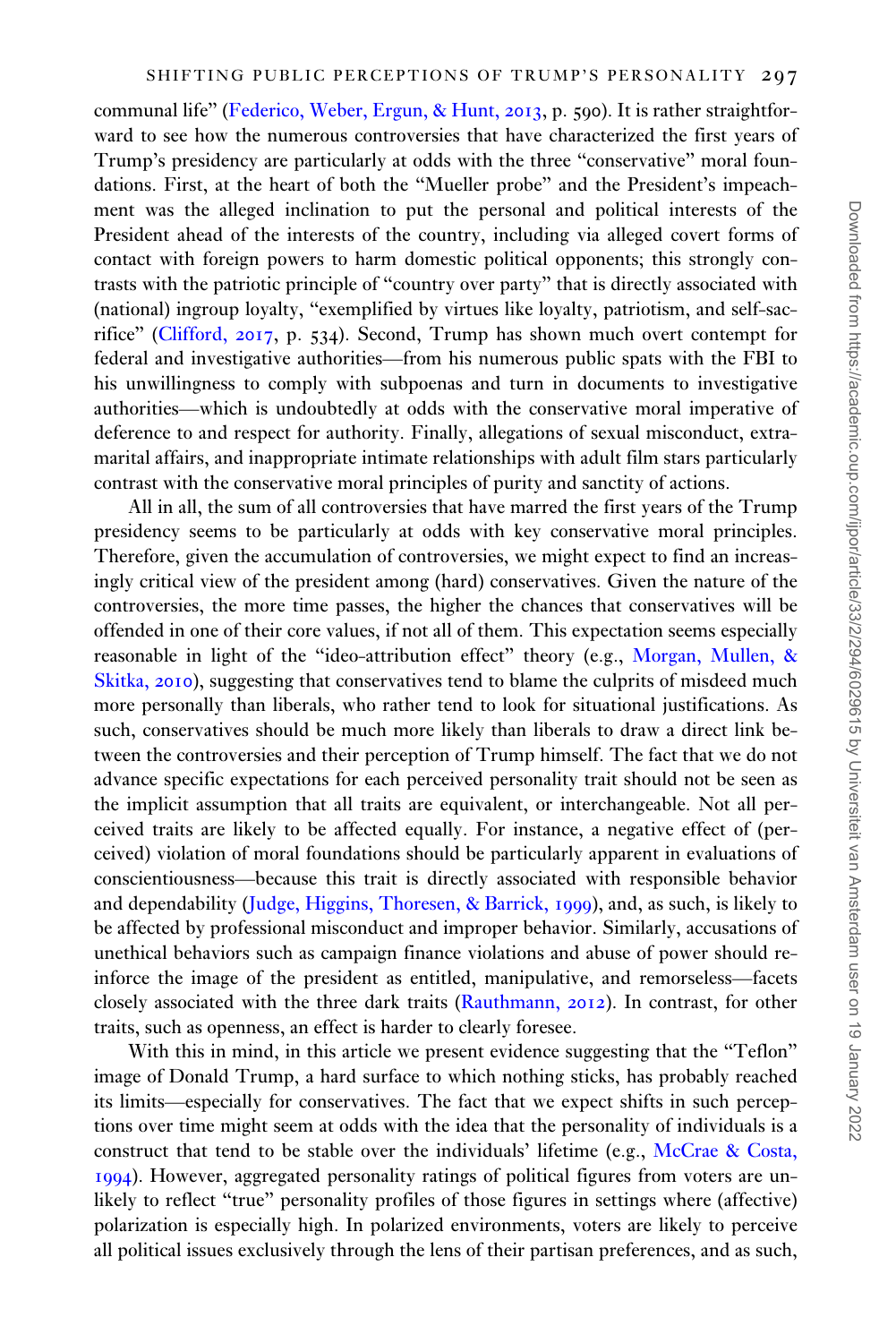they cannot be expected to provide ratings of political leaders that are "uncontaminated" with those preferences. Therefore, our article does not claim to discuss any measurement of Trump's personality per se, but rather, and more simply, how voters perceive it to be.

#### Our study

We describe the evolution of how voters perceive Trump's personality traits—both in terms of the general traits in the Big Five inventory (extraversion, agreeableness, conscientiousness, emotional stability, and openness) and the "socially aversive" traits of the Dark Triad (narcissism, psychopathy, Machiavellianism)—over a period of a year and a half. We do so by comparing results of four surveys fielded at intervals of  ${\sim}6$ months between November 2018 and May 2020 in the United States ([Figure](#page-3-0) 1), each using a convenience sample of respondents surveyed through Amazon's Mechanical Turk (MTurk) platform. In each survey, respondents were asked their partisan identification and to rate the U.S. President using two established short personality batteries respectively, the Ten Items Personality Inventory (TIPI; [Gosling, Rentfrow, & Swann,](#page-19-0) [2003](#page-19-0)) for the Big Five, and the Dirty Dozen (D12; [Jonason](#page-19-0) & [Webster,](#page-19-0) 2010) for the Dark Triad.

We use the data gathered in these four consecutive studies to test whether, and to what extent, there have been shifts in public's perception of Trump's personality. In line with what discussed above regarding the violations of conservative moral imperatives, we particularly expect more negative perceptions of the President among strong conservatives over time. We will also explore the behavioral consequences of such perceptions. Evidence suggests that politicians' violations of established norms can lead to higher abstention (e.g., [Stockemer, LaMontagne, & Scruggs,](#page-20-0) 2011). Structural shifts in party support over the past decades created a situation where "dealigned electors are more susceptible to short-term factors such as the influence of political leaders and consideration of their personalities" [\(Costa](#page-18-0) & [Ferreira da Silva,](#page-18-0) 2015, p. 1228). With this in mind, we will also test (a) whether negative perceptions of the president might be associated with lower intended turnout, and (b) whether the relationship between perceptions and turnout varies according to party identification. Data and materials are available for replication at the following Open Science Foundation (OSF) repository: [https://osf.io/xrbnq/? view\\_only](https://osf.io/xrbnq/? view_only=bed195b56f51427da1323ffcda83ad15)=bed195b56f[51427](https://osf.io/xrbnq/? view_only=bed195b56f51427da1323ffcda83ad15)da1323ffcda83ad15

#### Data and Methods

#### Samples

Below we compare trends found in four surveys administered to as many different convenience samples of U.S. citizens, fielded respectively on November 5, 2018 (study 1, initial  $N = 1,218$ ), May 10, 2019 (study 2, initial  $N = 1,508$ ), December 6, 2019 (study 3, initial  $N = 1,106$ , and May 12–13, 2020 (study 4, initial  $N = 2,010$ ). In all studies respondents were recruited through Amazon's MTurk [\(Paolacci](#page-20-0) [& Chandler,](#page-20-0) 2014), an online crowd-sourced data platform, and offered a small monetary incentive to complete a short survey (respectively, \$0.6 for study 1, and \$0.7 for studies  $2-4$ ). MTurk provides convenience samples, which cannot be assumed to be representative of the population. Yet, a number of studies have found that MTurk produces results that are similar to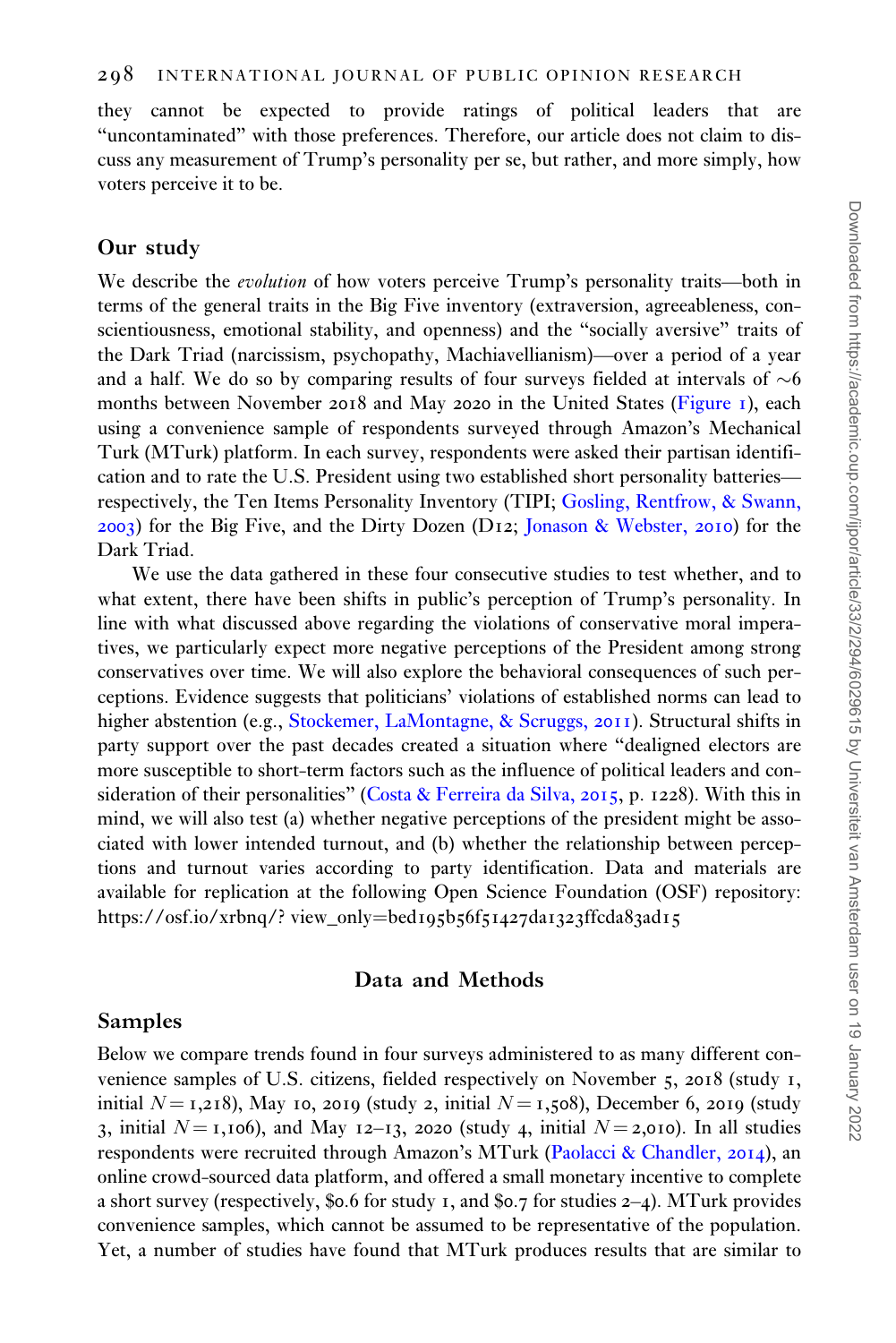more traditional surveys. For instance, [Berinsky, Huber, and Lenz \(](#page-17-0)2012) find that MTurk samples tend to be more representative of the U.S. population than other types of convenience samples, and [Clifford, Jewell, and Waggoner \(](#page-18-0)2015) report that MTurk samples tend to mirror the psychological divisions of liberals and conservatives in the U.S. general population. All in all, evidence exists that MTurk offers a good "bang for the buck" when it comes to diverse convenience sample ([Hauser & Schwarz,](#page-19-0) 2016; for a more critical take, see [Ford,](#page-18-0) 2017; [Harms & DeSimone,](#page-19-0) 2015).

All four questionnaires included an "attention check" ([Berinsky, Margolis,](#page-18-0) & [Sances,](#page-18-0) 2014); respondents that failed it were excluded from our analyses. The final samples contain  $N = 1,199$  (study 1),  $N = 1,408$  (study 2),  $N = 1,081$  (study 3), and  $N = 1.971$  (study 4) respondents. The composition of the four samples in terms of socio-demographic, personality, and political traits is very similar [\(Supplementary](https://academic.oup.com/ijpor/article-lookup/doi/10.1093/ijpor/edaa030#supplementary-data) [Appendix Table B](https://academic.oup.com/ijpor/article-lookup/doi/10.1093/ijpor/edaa030#supplementary-data)1).

The four questionnaires included additional batteries, which we discuss elsewhere (e.g., [Nai & Maier,](#page-20-0) 2020). Most notably, studies 2–4 included an experimental component, where respondents were exposed, for example, to mock campaign messages mixing humor and negativity (study 2). The batteries about Trump personality appeared at the end of the questionnaires, after these experimental components. [Supplementary](https://academic.oup.com/ijpor/article-lookup/doi/10.1093/ijpor/edaa030#supplementary-data) [Appendix A](https://academic.oup.com/ijpor/article-lookup/doi/10.1093/ijpor/edaa030#supplementary-data) discusses the existence of "treatment biases." Broadly speaking, there are only a handful of significant differences driven by exposure to these treatments, and these effects are often rather marginal (but see [Supplementary Appendix Table A](https://academic.oup.com/ijpor/article-lookup/doi/10.1093/ijpor/edaa030#supplementary-data)3). Especially given that these effects are arbitrarily spread across all partisan groups due to experimental randomization, we can confidently exclude any concerns over biases due to experimental conditions. It is also important to note that these four studies represent as many independent samples, that are not linked within a panel design. As such, we do not claim to measure perception shifts at the individual level, but rather at the aggregate level across party identification groups—much in the same way as approval rate of political leaders is often plotted over time across independent polls (see, e.g., [Supplementary](https://academic.oup.com/ijpor/article-lookup/doi/10.1093/ijpor/edaa030#supplementary-data) [Figure B](https://academic.oup.com/ijpor/article-lookup/doi/10.1093/ijpor/edaa030#supplementary-data)9).

#### Measures

Trump Perceived Personality. All four questionnaires asked respondents to rate President Trump's personality using two short scales usually employed for the selfassessment of respondents: the TIPI [\(Gosling et al.,](#page-19-0) 2003) for the Big Five (extraversion, agreeableness, conscientiousness, emotional stability, and openness), and a simplified version of the D12 inventory ([Jonason & Webster,](#page-19-0) 2010) for the Dark Triad (narcissism, psychopathy, Machiavellianism). Both batteries asked respondents whether they agree or disagree with a series of statements that might or might not apply to Donald Trump (e.g., "In your opinion, Donald Trump might be someone who... is extraverted, enthusiastic," "... is critical, quarrelsome," "... tends to want others to admire him"). Pairs of statements were combined to measure the Big Five and the Dark Triad traits (8 traits in total); all personality variables vary between 1 "very low" and 7 "very high." To be sure, with only a handful of items per trait these "short" batteries cannot capture all nuances and facets of complex personality constructs [\(Bakker](#page-17-0) & [Lelkes,](#page-17-0) 2018; Credé, Harms, Niehorster, & Gaye-Valentine, 2012). Yet, they have the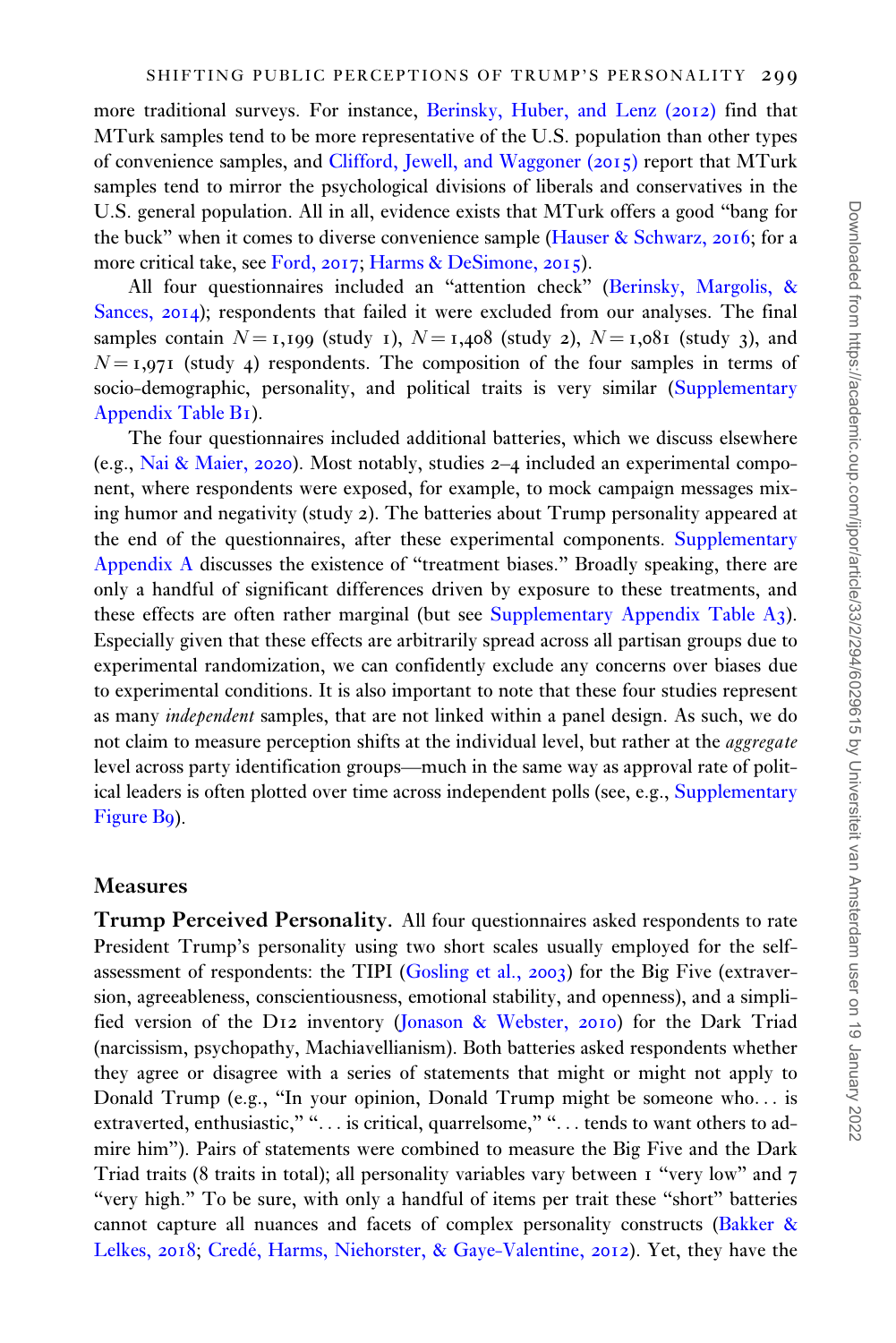advantage of being relatively quick to administer, and of course are meant to reflect the voters' perceived personality of Trump, not all nuances of his psyche.

Trump's average personality profile across all respondents is illustrated in [Supplementary Appendix Figure B](https://academic.oup.com/ijpor/article-lookup/doi/10.1093/ijpor/edaa030#supplementary-data)1, showing an extremely consistent profile across the four studies (run on four independent samples at  $\sim$ 6 months intervals). The average opinion of respondents is that Donald Trump scores very high on extraversion and the Dark Triad (especially on narcissism), and low(er) on openness, conscientiousness, emotional stability, and (especially) agreeableness. These trends are broadly in line with what has been discussed in several academic studies relying on expert ratings of Trump's personality (Nai & Maier, [2018](#page-20-0); Nai, Martínez i Coma, & Maier, 2019; [Visser](#page-20-0) [et al.,](#page-20-0) 2017). Of course, the scores in [Supplementary Appendix Figure B](https://academic.oup.com/ijpor/article-lookup/doi/10.1093/ijpor/edaa030#supplementary-data)1 represent only an average assessment across all type of respondents. Also in alignment with several previous studies ([Hyatt et al.,](#page-19-0) 2018; [Nai](#page-20-0) [& Maier,](#page-20-0) 2019; [Wright](#page-21-0) [& Tomlinson,](#page-21-0) 2018), we find profound differences in how Trump's personality is perceived exist across ideological lines.

Partisanship, Affective Polarization, and Turnout. In the four studies we measured party ID following the protocol used in the American National Election Study. Respondents were first asked whether they usually think of themselves as a Democrat, a Republican, or an independent; in the first two cases respondents were then asked if they would call themselves a strong Democrat/Republican (strong/not very strong), whereas respondents initially identifying as independents were asked whether they would think of themselves as closer to the Republican Party or to the Democratic Party (or neither). Combining these different questions yields a 5-point scale, from Strong Democrat to Strong Republican. In parallel, all respondents were also asked to rate themselves on the standard 0–10 left–right scale. [Supplementary](https://academic.oup.com/ijpor/article-lookup/doi/10.1093/ijpor/edaa030#supplementary-data) [Appendix Table B](https://academic.oup.com/ijpor/article-lookup/doi/10.1093/ijpor/edaa030#supplementary-data)1 presents the distribution of respondents in the four samples on these two scales.

In study 3, we asked respondents to what extent they agree or disagree with a series of statements describing "people who are Republicans" (and, separately, to describe "people who are Democrats"). The statements they had to evaluate were "patriotic," "closed-minded," "intelligent," "hypocritical," "selfish," "honest," "open-minded," "generous," and "mean". As described in [Iyengar et al. \(](#page-19-0)2012), the overall evaluation of these statements in light of the partisan affiliation of the respondents provides measures of the extent to which respondents hold "negative stereotypes for the out-party," on the one hand, and "positive stereotypes for the in-party," on the other hand—that is, to what extent they really like their party and really dislike their opponents, beyond partisanship. Respondents identifying as independents or neither as Republicans nor as Democrats ( $N = 114$ ) are excluded. The measures perform well in reliability ( $\alpha = 0.91$ ) throughout), and are, of course, negatively correlated,  $r(965) = -0.32$ ,  $p < .001$ . Averaging these two variables provides us with a unified measure of affective polarization that is independent of respondents' partisanship; the variable ranges from 1 "very low affective polarization" and 7 "very high affective polarization"  $(M = 4.92,$  $SD = 0.88$ ). Interestingly, the magnitude of affective polarization decreases when respondents move towards a (strong) Republican identification,  $r(965) = -0.20$ ,  $p <$ .001. In other words, strong Democrats are holding the highest negative stereotypes towards the other party and the strongest positive feelings towards their own party.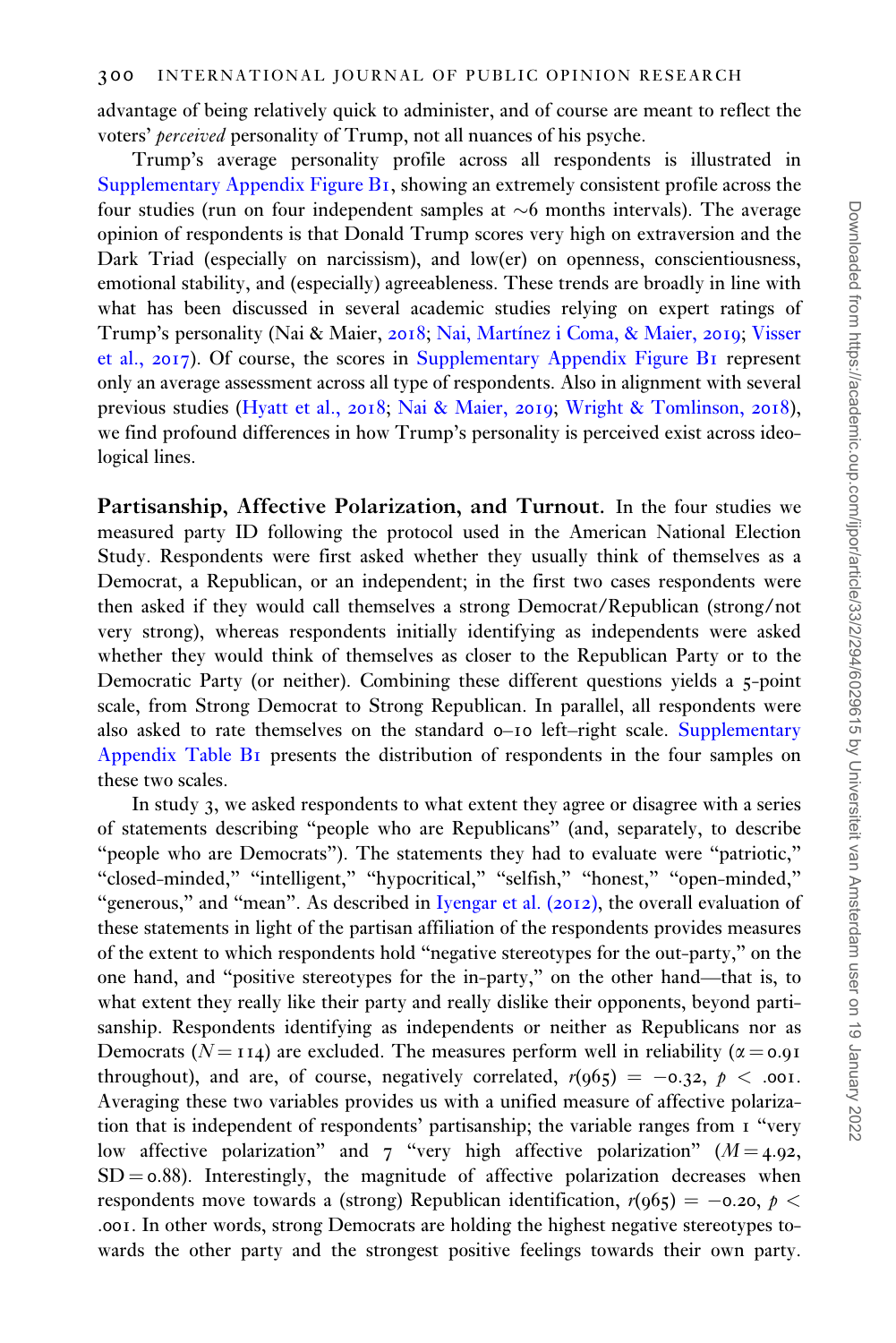Finally, in study 3, we also asked respondents how likely it is that they would participate in the election for the House of Representative "if such election would happen tomorrow and they would be eligible to vote" (from  $\tau$  "extremely unlikely" to  $\tau$  "extremely likely"). In general, respondents are quite likely to participate  $(M = 6.0, SD = 1.5)$ , especially respondents leaning towards a (strong) Democratic party identification,  $r(1,039) = -0.09, p = .004.$ 

#### Results

#### Partisanship and Perceived Trump Personality

U.S. politics is increasingly defined by affective polarization ([Iyengar et al.,](#page-19-0) 2012), and it should thus come as no surprise that the way people perceive the current, controversial President is a strong function of their partisan affiliation. If we regress the eight traits of Trump's perceived personality on the respondents' self-assessed left-right position, the trends are very clear. For instance, for study 1, the more the respondents position themselves towards the right the more they will rate the President high on the Big Five (except for extraversion, on which most respondents overall agree that the President scores very high), and low on the Dark Triad. See [Supplementary Appendix](https://academic.oup.com/ijpor/article-lookup/doi/10.1093/ijpor/edaa030#supplementary-data) [Figure B](https://academic.oup.com/ijpor/article-lookup/doi/10.1093/ijpor/edaa030#supplementary-data)4. The zero-order correlations are especially high for conscientiousness,  $r(1,183) = 0.63, p < .001,$  psychopathy,  $r(1,183) = -0.60, p < .001,$  and Machiavellianism,  $r(1,183) = -0.59$ ,  $p < .001$ . Very similar trends exist also in studies  $2-4$  [\(Supplementary Appendix Figures B](https://academic.oup.com/ijpor/article-lookup/doi/10.1093/ijpor/edaa030#supplementary-data)5–7). All in all, right-leaning respondents tend to have a more "positive" image of Trump's personality (higher on the Big Five, and lower on the Dark Triad), whereas the opposite is true for left-leaning respondents.

[Supplementary Appendix Figure B](https://academic.oup.com/ijpor/article-lookup/doi/10.1093/ijpor/edaa030#supplementary-data)2 does the same but decomposes the sample across the five categories of party identification (study 1). Except for Extraversion, the drastic differences between (strong) Democrats and (strong) Republicans appear very clearly. The gap is especially remarkable for conscientiousness, psychopathy, and Machiavellianism; strong Democrats rate the President low on conscientiousness  $(M = 2.2, SD = 1.6)$  while strong Republicans rate him quite high on this trait  $(M = 5.6, SD = 1.5)$ ; the difference between the two averages is considerable,  $t(461) =$  $-21.13$ ,  $p < .001$ ,  $d = 2.17$ . Inversely, strong Democrats rate the president high in Machiavellianism ( $M = 6.5$ , SD = 1.1), whereas strong Republicans rate him lower on this trait ( $M = 3.8$ , SD = 1.7). Again, the difference is substantial,  $t(461) = 19.83$ ,  $p <$ .001,  $d = 2.04$ . A similar trend exists also for psychopathy. Interestingly, these differences are great enough that strong Democrats and strong Republicans have a reversed image of the President across these traits; for the former Trump scores much higher in Machiavellianism and psychopathy than in openness, whereas for the latter the reverse is true. These trends are, broadly speaking, in line with what found in other recent studies [\(Hyatt et al.,](#page-19-0) 2018; [Wright](#page-21-0) [& Tomlinson,](#page-21-0) 2018).

On all eight traits, the effect of partisanship is significant at  $p < .001$  even in multivariate models controlling for respondent's socio-demographic profile (gender, age, education, and race), interest in politics, and personality traits (see materials in the OSF repository).

We argued in the introduction that the diverging opinions about Trump's personality across different partisan identifications are not surprising, given the current levels of affective polarization in the U.S. electorate. Study 3 included batteries allowing us to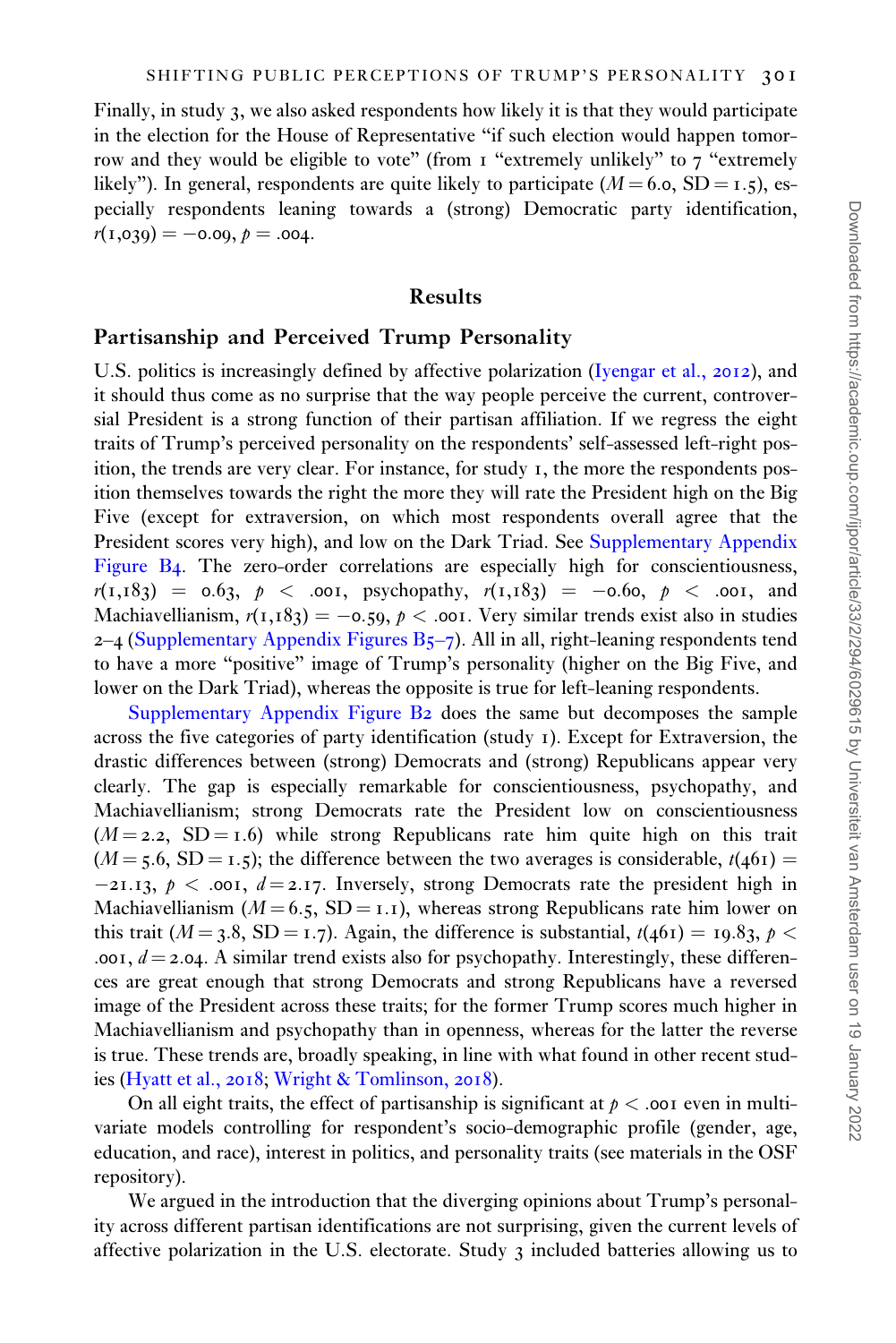quantify respondents' affective polarization (strong negative stereotypes of the outparty and strong positive stereotypes for the in-party; [Iyengar et al.,](#page-19-0) 2012). Unsurprisingly, the contrasts in perceptions about Trump personality between Democrats and Republicans are especially strong for respondents high in affective polarization. [Supplementary Appendix Figure B](https://academic.oup.com/ijpor/article-lookup/doi/10.1093/ijpor/edaa030#supplementary-data)8 illustrates this trend. All panels in the [Supplementary Appendix Figure B](https://academic.oup.com/ijpor/article-lookup/doi/10.1093/ijpor/edaa030#supplementary-data)8 substantiate the perceived personality of Trump as a function of the interaction between partisanship and affective polarization, via marginal effects. All models are controlled by the respondents' profile (gender, age, education, race/ethnicity, and interest in politics); full results are in [Supplementary Appendix](https://academic.oup.com/ijpor/article-lookup/doi/10.1093/ijpor/edaa030#supplementary-data) [Table B](https://academic.oup.com/ijpor/article-lookup/doi/10.1093/ijpor/edaa030#supplementary-data)4.

#### The Evolution of Trump Perceived Personality

The trends discussed so far find confirmation in recent work done by us and other scholars. However, the existing literature has not yet shown whether, and if yes, to what extent, public perceptions of Trump's personality shift over time. Shifts could be expected given the sheer number of scandals and controversies that the Trump administration has been engulfed in since its first days. The repeated measures in our four sub-sequent surveys allow us to test this intuition. [Figure](#page-10-0) 2 plots the evolution of Trump's perceived personality for strong Democrats and Strong Republicans, and for each of the eight traits. In all panels, the evolution across the four studies is presented chronologically in decreasing levels of color intensity. See Supplementary Appendix Figure  $B_3$  for other partisan affiliations (leaning Democrats, leaning Republicans, and independents).

As shown in the figure, strong Democrats have a rather consistent perception of Trump's personality over time, especially on the Dark Triad. Their perceived levels of Trump's agreeableness, conscientiousness, and emotional stability is perhaps slightly less critical in more recent data (studies 3 and 4), but these differences are minimal. Leaning Democrats also show a rather consistent perception of Trump, even if they tend to become somewhat more critical over time in terms of Trump's conscientiousness. Overall, however, the position of respondents identifying with the Democratic party does not seem to fluctuate over time. The position of respondents that either identify as independents or as neither Democrats nor Republicans [\(Supplementary](https://academic.oup.com/ijpor/article-lookup/doi/10.1093/ijpor/edaa030#supplementary-data) Appendix Figure  $B_3b$ ) fluctuates a bit over time—for instance, the level of perceived agreeableness is slightly higher in study 4 when compared with the other three studies—but not in a substantial way, nor following a consistent trend. The same can be said for respondents leaning towards the Republican party [\(Supplementary Appendix](https://academic.oup.com/ijpor/article-lookup/doi/10.1093/ijpor/edaa030#supplementary-data) [Figure B](https://academic.oup.com/ijpor/article-lookup/doi/10.1093/ijpor/edaa030#supplementary-data)3c).

The clearest trend, as shown in the figure, can be found for respondents strongly identifying with the Republican party. Contrasting with the classical "Rokeachean" narrative that portrays hardcore Republicans (and conservatives, more in general) as closed-minded and dogmatic [\(Costin,](#page-18-0) 1971; [Di Renzo,](#page-18-0) 1968; [Rokeach,](#page-20-0) 1960; but see [Conway et al.,](#page-18-0) 2016), it is in this category of respondents that we find the strongest perception shifts over time. Over time, if we compare their scores for study 1 (November 2018) and study 4 (May 2020), strong Republicans rate Trump as significantly lower in extraversion and conscientiousness. Even more notably, their perception of Trump becomes more critical when it comes to the "dark" traits; they rate him higher in narcissism, and substantially higher in psychopathy and Machiavellianism. [Supplementary](https://academic.oup.com/ijpor/article-lookup/doi/10.1093/ijpor/edaa030#supplementary-data)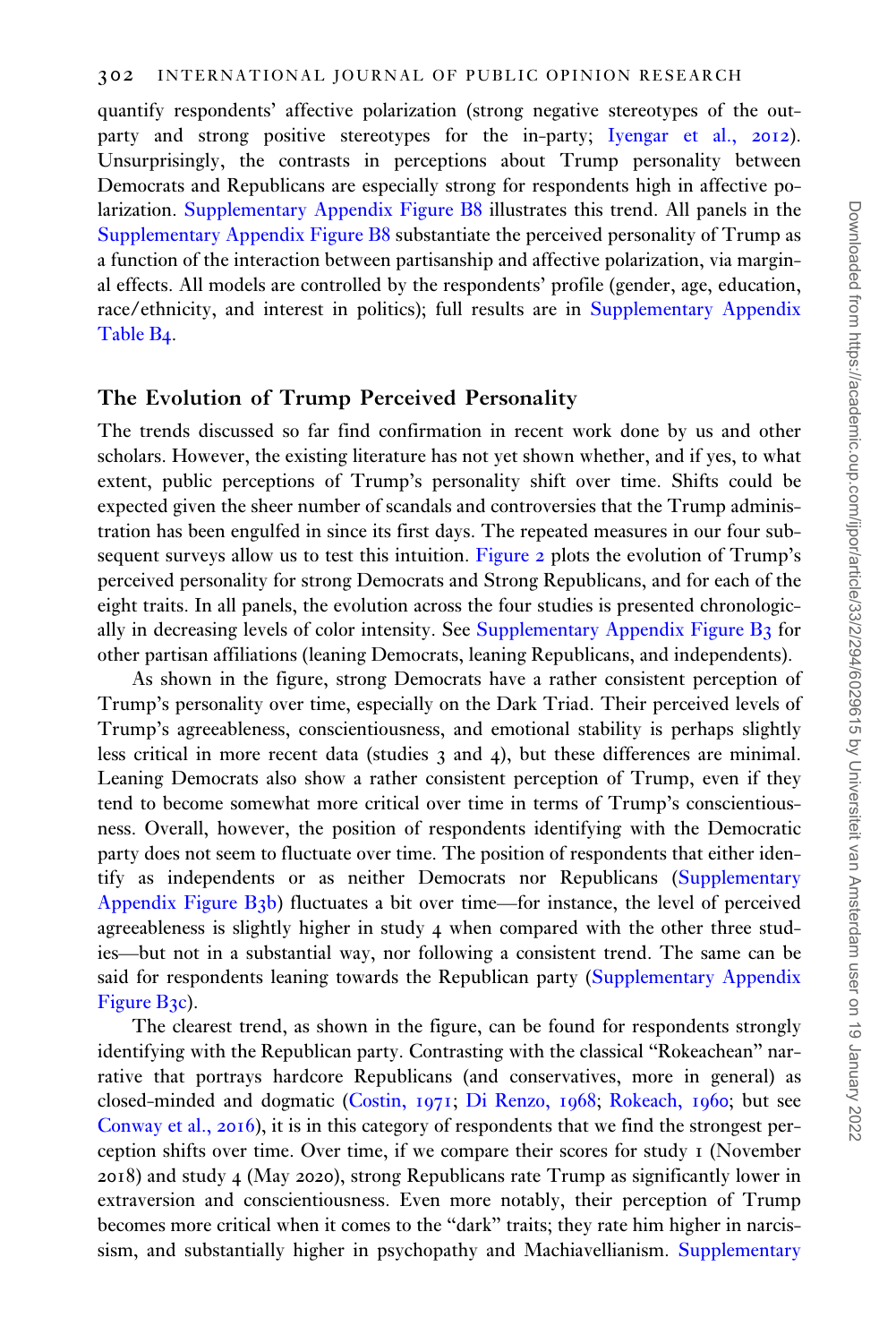<span id="page-10-0"></span>Figure 2.

Trump personality traits as perceived by respondents, across the four studies and by partisan affiliation. E, Extraversion; A, Agreeableness; C, Conscientiousness; Es, Emotional stability; O, Openness; N, Narcissism; P, Psychopathy; M, Machiavellianism. (a) Strong Democrat:  $N$  (study 1) = 329, N (study 2) = 354, N (study 3) = 319, and N (study 4) = 495. (b) Strong Republican: N (study 1) = 134; N (study 2) = 203; N (study 3) = 176, N (study  $(4) = 336$  (334 on Dark Triad).



[Appendix Table B](https://academic.oup.com/ijpor/article-lookup/doi/10.1093/ijpor/edaa030#supplementary-data)2 reports the results of series of t-tests that compare, for each of the five partisan identifications, the respondents' perception of trump personality in studies 1 and 4. As the [Supplementary Appendix Table B](https://academic.oup.com/ijpor/article-lookup/doi/10.1093/ijpor/edaa030#supplementary-data)2 shows, it is especially among strong conservatives that we find the greatest shifts in perceptions across the two studies. [Supplementary Appendix Table B](https://academic.oup.com/ijpor/article-lookup/doi/10.1093/ijpor/edaa030#supplementary-data)2 also shows some significant reversed results for strong Democrats: comparing the first and last samples, they seem somewhat slightly less critical of the President. However, the magnitude of the effects for strong Democrats is substantially more marginal. Because our studies were relatively highpowered, even more than significance of the effects (which are more likely in bigger samples) what matters is their magnitude. Thus, [Supplementary Appendix Table B](https://academic.oup.com/ijpor/article-lookup/doi/10.1093/ijpor/edaa030#supplementary-data)2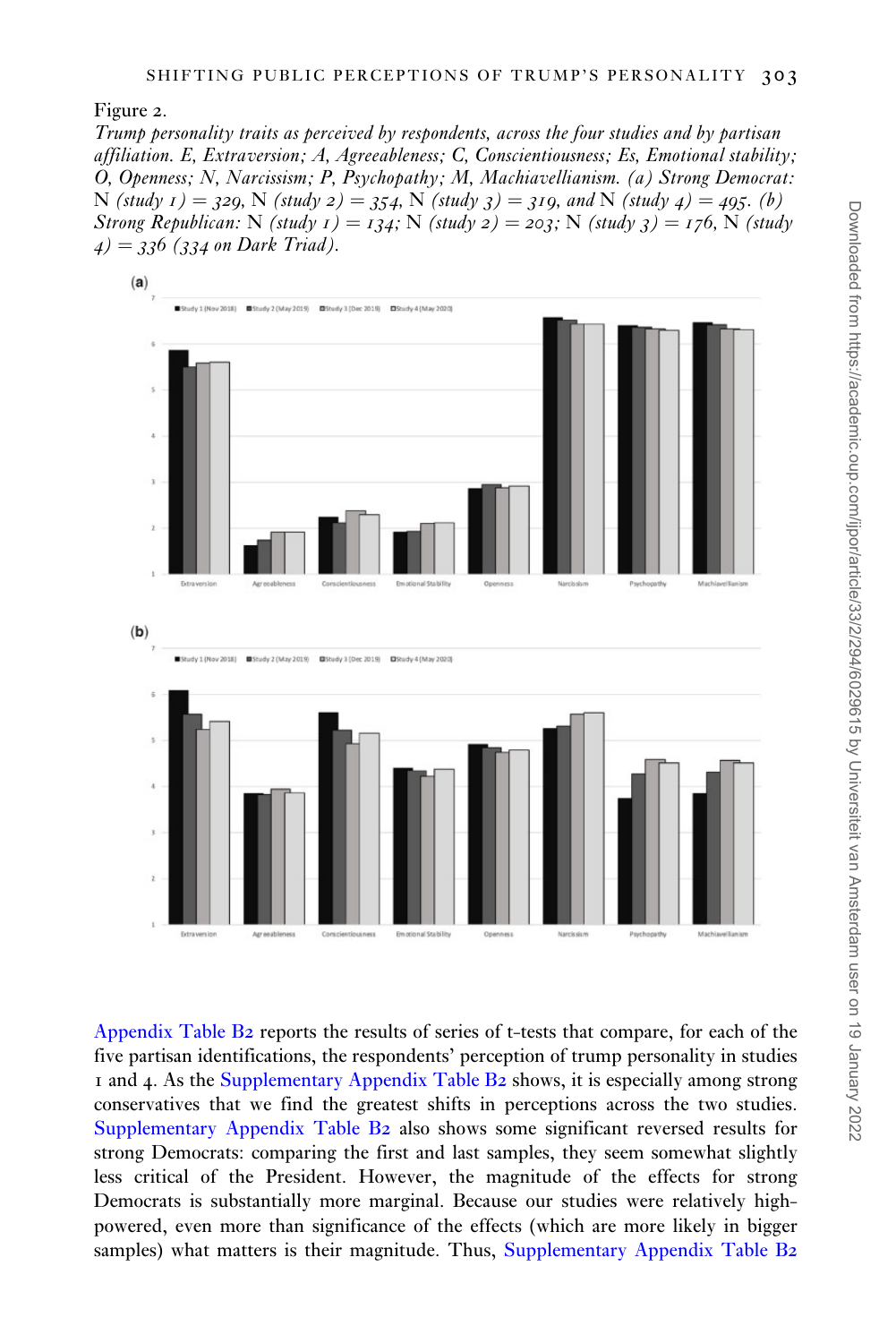also reports, for each t-test, its effect size (Cohen's d). It is unquestionably among strong Republicans that we find the biggest adjustments, as indicated by effect sizes that are up to  $d = 0.50$ , for extraversion.

Because of the potential of capitalization on chance due to the presence of multiple comparisons, [Supplementary Appendix Table B](https://academic.oup.com/ijpor/article-lookup/doi/10.1093/ijpor/edaa030#supplementary-data)3 reports the detailed results of nonparametric pairwise multiple comparisons using a Dunn's test that applies a Bonferroni correction ([Dinno,](#page-18-0) 2015). Importantly, the significant differences between studies 1 and 4 for strong Republicans are still significant, even in this more demanding testing environment. To test whether the evolution across the four studies is statistically meaningful even controlling for the respondent's profile, and to compare the shifts across all partisan identifications at once, we have pooled the data of all studies together into a stacked dataset. [Table](#page-12-0) 1 regresses the respondents' perception of Trump personality traits on their profile and their partisan identification; an interaction term between their partisan identification and the study number (from 1 to 4) tests for the changing effect of parti-sanship across the four studies. As the [Table](#page-12-0) 1 shows, the changing effect of partisan identification on Trump's perceived extraversion, conscientiousness, narcissism, psychopathy, and Machiavellianism across the four studies is statistically significant even when controlling for the respondents' profile. More specifically, as shown earlier with bivariate analyses, even controlling for the respondent profile, more conservative respondents have an increasingly more negative perception of Trump's personality over time.

#### Turnout

Is the way respondents perceive Trump relevant for their political participation? In light of the trends discussed above, respondents that have a more negative perception of Trump could potentially have lower political mobilization. [Table](#page-13-0) 2 provides some insights into this, using data again from study 3. The [Table](#page-13-0) 2 presents four models; models M1 and M3 regress the self-assessed likelihood to participate if an election for the House would happen tomorrow on Trump's perceived Big Five personality traits. Models M2 and M4 do the same, but for Trump's perceived Dark Triad personality traits. Given the overlaps between these inventories, we decided to run separate models. For each inventory, the first model tests for its direct association on estimated participation ( $Mr$  and  $M<sub>2</sub>$ ), whereas the second one tests whether this effect is moderated by partisanship (interaction effects in models M3 and M4).

Models M1 and M2 confirm some known trends. Higher electoral participation is associated with greater political interest, education, and age. Assessments of the president as more extraverted, neurotic and narcissistic are associated with higher intentions to participate. But, what matters the most for us here is whether partisan differences intervene, moderating the association of Trump's perceived personality and intentions to turn out. Models M3 and M4 include interaction effects to test for this assumption. Starting with the Big Five, model M3 shows a significant interaction between partisanship and Trump's perceived conscientiousness. Respondents that strongly identify with the Republican party are associated with a higher intention to participate if they perceive Trump as high in conscientiousness, whereas strong Democrats are associated with a lower intention. The opposite trend exists for Trump's perceived psychopathy (M4); respondents that strongly identify with the Republican party are less likely to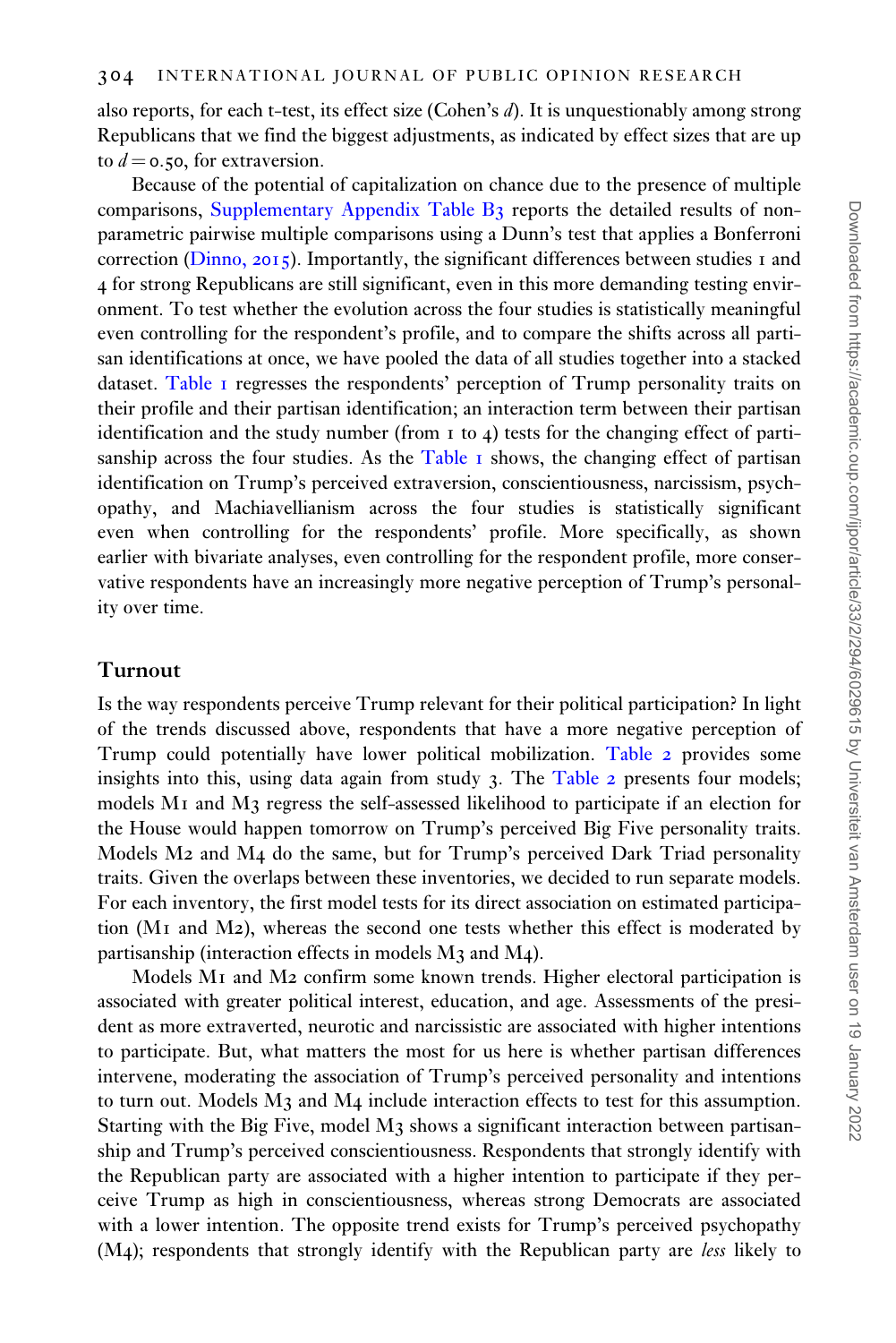<span id="page-12-0"></span>

|                                                 |                         | Extraversion               |           |                                                                    | Agreeableness                   |          |                         | Conscientiousness                                                                       |       |                            | Emotional stab.                |    |                         | Openness                   |     |                            | Narcissism                 |           |                            | Psychopathy                |                                                                                                                                                                                        |                            | Machiavellianism           |           |
|-------------------------------------------------|-------------------------|----------------------------|-----------|--------------------------------------------------------------------|---------------------------------|----------|-------------------------|-----------------------------------------------------------------------------------------|-------|----------------------------|--------------------------------|----|-------------------------|----------------------------|-----|----------------------------|----------------------------|-----------|----------------------------|----------------------------|----------------------------------------------------------------------------------------------------------------------------------------------------------------------------------------|----------------------------|----------------------------|-----------|
|                                                 | ЯH                      |                            |           | Coefficient SE Significant Coefficient SE<br>$\mathbf{M}$          |                                 |          | Ń,                      |                                                                                         |       | $\overline{\mathbf{M}}$    |                                |    | ž                       |                            |     | М6                         |                            |           | ΣĀ                         |                            | Significant Coefficient SE Significant Coefficient SE Significant Coefficient SE Significant Coefficient SE Significant Coefficient Coefficient Coefficient Coefficient SE Significant | XI <sub>8</sub>            |                            |           |
| Republican<br>Study<br>Study <sup>3</sup>       | $-0.02$<br>0.08<br>0.00 | (0.03)<br>(0.03)<br>(0.01) |           | $-0.01$<br>0.55<br>0.09                                            | (၉၀၁)<br>(၉၀၁)<br>(0.01)        | ***<br>ţ | $-0.03$<br>0.07<br>0.89 | $\begin{array}{c} \text{(} \text{10:0)} \\ \text{(} \text{10:0)} \end{array}$<br>(0.01) | ÷,    | $-0.01$<br>0.08<br>0.63    | (0.03)<br>(0.01)<br>$^{(6.0)}$ | 蔓柏 | $-0.02$<br>0.59<br>0.04 | (0.03)<br>(0.03)<br>(0.01) | 衣着衣 | $-0.00$<br>$-0.34$<br>0.03 | (0.01)<br>(6.03)<br>(6.03) | 黃家<br>*** | $-0.67$<br>$-0.11$<br>0.04 | (6.03)<br>(6.03)<br>(0.01) | 黃家<br>***                                                                                                                                                                              | $-0.12$<br>$-0.68$<br>0.05 | (0.03)<br>(0.03)<br>(0.01) | ***<br>美术 |
| <b>Republican</b><br>Age<br>Education<br>Female | $-0.02$<br>0.11<br>0.02 | (0.00)<br>(0.01)<br>(0.03) | ***<br>喜喜 | $-0.09$<br>$-0.01$<br>$-0.01$                                      | (0.03)<br>(0.00)<br>$_{(0.01)}$ | ***      | $-0.06$<br>0.00<br>0.08 | (0.00)<br>(0.01)<br>(6.04)                                                              | ***   | $-0.03$<br>$-0.01$<br>0.11 | (0.00)<br>(6.04)<br>(0.01)     | Ř  | $-0.01$<br>0.09<br>0.01 | (0.00)<br>(0.01)<br>(6.04) | $*$ | 0.06<br>0.02<br>0.01       | (6.03)<br>(0.00)<br>(0.01) | ***<br>Ř  | 0.02<br>0.00<br>0.05       | (0.01)<br>(0.00)<br>(6.04) |                                                                                                                                                                                        | $-0.05$<br>0.00<br>0.06    | (0.00)<br>(0.01)<br>(6.04) | -\$<br>÷  |
| Hispanic/<br>level                              | $-0.13$                 | (0.07)                     |           | 0.07                                                               | (0.07)                          |          | 0.06                    | (0.00)                                                                                  |       | 0.12                       | (0.08)                         |    | $-0.09$                 | (0.08)                     |     | $-0.14$                    | (0.06)                     |           | $-0.07$                    | (0.08)                     |                                                                                                                                                                                        | $-0.14$                    | (0.08)                     |           |
| Latino<br>White/                                | 0.23                    | (0.05)                     | 美景        |                                                                    | $-0.13$ $(0.05)$                |          | 0.07                    | (0.07)                                                                                  |       | 0.02                       | (0.06)                         |    | $-0.01$                 | (0.06)                     |     | 0.10                       | (0.05)                     |           | 0.08                       | (0.06)                     |                                                                                                                                                                                        | 0.06                       | (0.06)                     |           |
| Caucasian<br>African<br>Black/                  | $-0.34$                 | (0.06)                     | 美景        | 0.26                                                               | (0.07)                          | $*$      | $-0.03$                 | (0.00)                                                                                  |       | 0.11                       | (0.08)                         |    | 0.01                    | (0.08)                     |     | $-0.07$                    | (0.06)                     |           | 0.20                       | (0.07)                     | Ř                                                                                                                                                                                      | 0.18                       | (0.07)                     |           |
| American<br>Interest in                         |                         | 0.04 (0.02)                |           |                                                                    | $0.05$ $(0.02)$                 |          | $-0.12$                 | (0.03)                                                                                  | $***$ | $-0.07$                    | (0.03)                         |    | $-0.06$                 | (0.03)                     |     | 0.09                       | (0.02)                     | $* * *$   | 0.03                       | (6.03)                     |                                                                                                                                                                                        | 0.06                       | (0.03)                     | ¥         |
| politics<br>Constant<br>$\gtrsim 2$             | $+83$<br>5.624<br>0.09  | (0.16)                     | 美景        | $\begin{array}{cc}\n 1.19 & (0.17) \\  5,624 & 0.27\n \end{array}$ |                                 | 美景       | $5,624$<br>0.36<br>1.77 | (0.22)                                                                                  | 茶茶    | 1.66<br>5,624<br>0.27      | (0.20)                         | 黄美 | 5,624<br>1.95<br>0.25   | (0.19)                     | 羊等  | $6.15$<br>$5.622$<br>0.13  | (0.15)                     | ***       | 5,622<br>6.56<br>0.26      | (0.19)                     | 喜喜                                                                                                                                                                                     | 5,622<br>6.58<br>0.25      | (0.19)                     | ***       |

Trump's Perceived Personality by Respondent Profile, Stacked Dataset Trump's Perceived Personality by Respondent Profile, Stacked Dataset Table 1.

 $\ast\ast\ast_{\displaystyle{p}}<.$ oo 1, \*\* $p < .01$ ,<br>
\* $p < .05$ , and<br>  $\uparrow_p < 1$  $***p < .001,$ 

Downloaded from https://academic.oup.com/ijpor/article/33/2/294/6029615 by Universiteit van Amsterdam user on 19 January 2022 Downloaded from https://academic.oup.com/ijpor/article/33/2/294/6029615 by Universiteit van Amsterdam user on 19 January 2022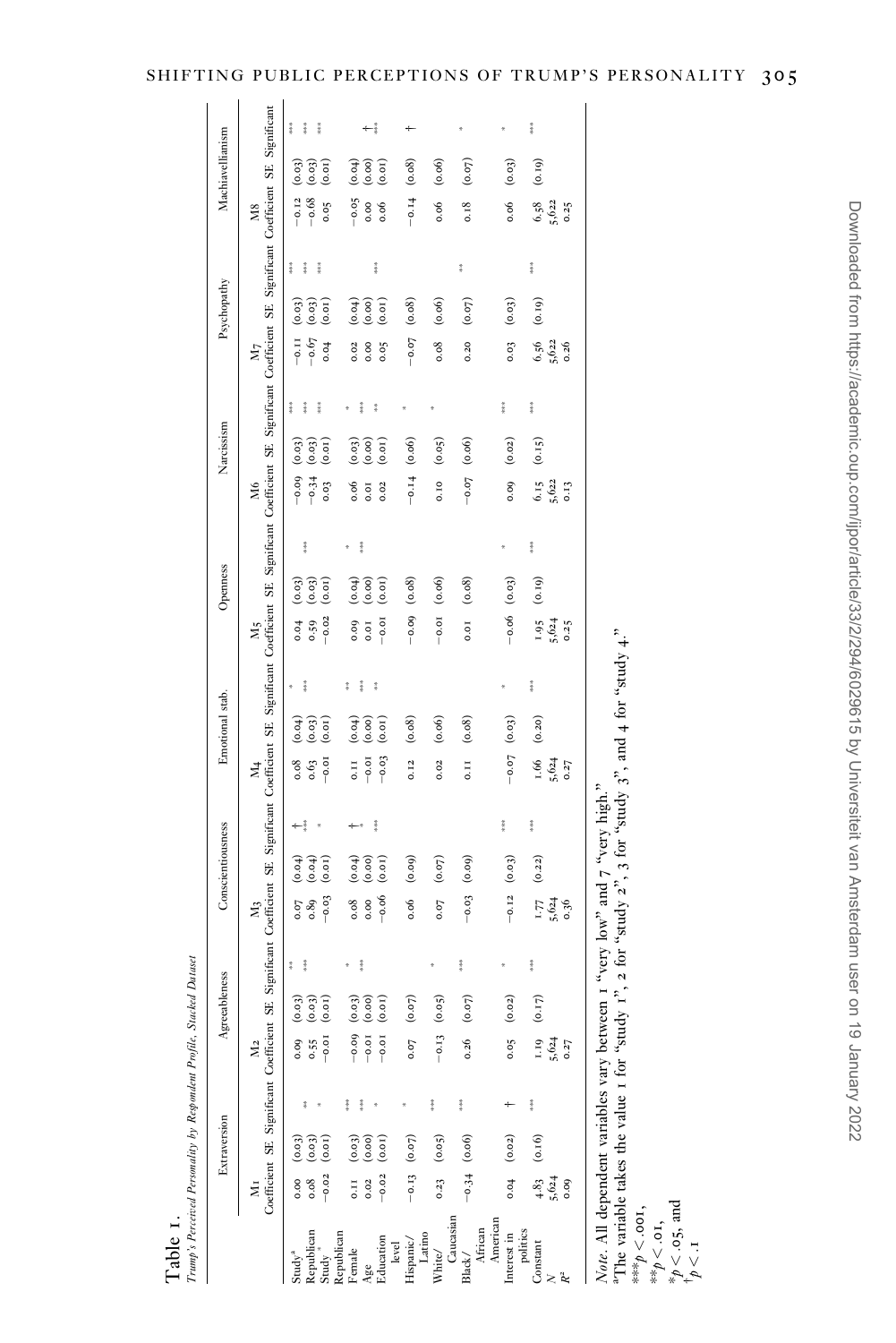<span id="page-13-0"></span>

| Likelihood of Electoral Participation (Study 3)<br>Table 2.                                    |                |                                             |                      |                            |                                     |                      |                                                                           |                                  |                         |                                       |                                                                                                                                                                                                                                                                                                |                               |
|------------------------------------------------------------------------------------------------|----------------|---------------------------------------------|----------------------|----------------------------|-------------------------------------|----------------------|---------------------------------------------------------------------------|----------------------------------|-------------------------|---------------------------------------|------------------------------------------------------------------------------------------------------------------------------------------------------------------------------------------------------------------------------------------------------------------------------------------------|-------------------------------|
|                                                                                                |                | $\overline{M}$                              |                      |                            | $\overline{M}$                      |                      |                                                                           | $M_3$                            |                         |                                       | $\overline{M}_4$                                                                                                                                                                                                                                                                               |                               |
|                                                                                                | Coefficient SE |                                             |                      | Significant Coefficient SE |                                     |                      | Significant Coefficient SE                                                |                                  | Significant Coefficient |                                       | $S_{E}$                                                                                                                                                                                                                                                                                        | Significant                   |
| $[$ rump extraversion $(E)$                                                                    |                |                                             | ***                  |                            |                                     |                      | 0.19                                                                      |                                  | $*$                     |                                       |                                                                                                                                                                                                                                                                                                |                               |
| Trump agreeableness (A)                                                                        | $6.15$<br>0.06 |                                             |                      |                            |                                     |                      | $-0.05$                                                                   |                                  |                         |                                       |                                                                                                                                                                                                                                                                                                |                               |
|                                                                                                | $-0.00$        | (5600)                                      |                      |                            |                                     |                      | $-0.21$                                                                   |                                  | $*$                     |                                       |                                                                                                                                                                                                                                                                                                |                               |
| Trump conscientiousness (C)<br>Trump emotional stability<br>(Es)                               | $-0.09$        |                                             | ₩                    |                            |                                     |                      | $-0.13$                                                                   | (0.03)<br>(0.03)<br>(0.09)       |                         |                                       |                                                                                                                                                                                                                                                                                                |                               |
| $\begin{array}{l} \text{Trump~openness~(O)}\\ \text{Trump~narcissism~(N)} \end{array}$         | 0.00           | (0.04)                                      |                      |                            |                                     |                      | $-0.00$                                                                   | (0.07)                           |                         |                                       |                                                                                                                                                                                                                                                                                                |                               |
|                                                                                                |                |                                             |                      | 0.30                       |                                     | $* * *$              |                                                                           |                                  |                         |                                       |                                                                                                                                                                                                                                                                                                | $\ddot{\ddot{\ddot{\imath}}}$ |
|                                                                                                |                |                                             |                      | $-0.00$                    | 0.05)<br>0.05                       |                      |                                                                           |                                  |                         | $0.37$<br>0.29                        |                                                                                                                                                                                                                                                                                                | ₩                             |
| $\begin{array}{l} \mbox{Trump psychology (P)}\\ \mbox{Trump machines willian (M)} \end{array}$ |                |                                             |                      | $-0.11$                    |                                     | ₩                    |                                                                           |                                  |                         |                                       |                                                                                                                                                                                                                                                                                                |                               |
| Female                                                                                         | 0.08           | $^{(0.08)}_{(0.00)}$                        | $\stackrel{*}{\ast}$ |                            | (၁.၁၉)<br>(၁.၁၉)<br>(၁.၁၉)          | $\frac{*}{2}$        | 0.01                                                                      | (0.08)                           | $***$                   | $-0.13$<br>$-0.03$<br>$-0.08$         | $\begin{array}{l} (5.13)\\ (6.14)\\ (7.15)\\ (8.16)\\ (9.17)\\ (10.18)\\ (11.19)\\ (12.19)\\ (12.19)\\ (12.19)\\ (12.19)\\ (12.19)\\ (12.19)\\ (12.19)\\ (12.19)\\ (12.19)\\ (12.19)\\ (12.19)\\ (12.19)\\ (12.19)\\ (12.19)\\ (12.19)\\ (12.19)\\ (12.19)\\ (12.19)\\ (12.19)\\ (12.19)\\ (1$ | $***$                         |
| Age                                                                                            | 0.01           |                                             | $\stackrel{*}{\ast}$ |                            |                                     | $\stackrel{*}{\ast}$ | 0.01                                                                      | (0.00)                           |                         |                                       |                                                                                                                                                                                                                                                                                                | ***                           |
| Education level                                                                                | 0.07           | (0.02)                                      |                      |                            | (0.02)                              |                      | 0.08                                                                      | (0.02)                           | ***                     |                                       |                                                                                                                                                                                                                                                                                                |                               |
| Hispanic/Latino                                                                                | $-0.04$        | (0.18)                                      |                      |                            | 0.17)<br>(0.13)<br>(0.00)<br>(0.00) |                      |                                                                           | (11.0)                           |                         | $-0.03$<br>$0.03$<br>$0.78$<br>$0.66$ |                                                                                                                                                                                                                                                                                                |                               |
| White/Caucasian                                                                                | 0.00           | $\begin{pmatrix} 0.13 \ 0.10 \end{pmatrix}$ |                      |                            |                                     |                      |                                                                           |                                  |                         |                                       |                                                                                                                                                                                                                                                                                                |                               |
| Black/African American                                                                         | 0.85           |                                             |                      |                            |                                     | $\stackrel{*}{\ast}$ |                                                                           | $(0.16)$<br>$(0.06)$<br>$(0.16)$ | $***$                   |                                       |                                                                                                                                                                                                                                                                                                | $***$                         |
| Interest in politics                                                                           |                | (900)                                       | $***$                |                            |                                     |                      |                                                                           |                                  |                         |                                       |                                                                                                                                                                                                                                                                                                |                               |
|                                                                                                | $-0.02$        | (0.03)                                      |                      | $-0.04$                    | (0.03)                              |                      |                                                                           |                                  | ₩                       |                                       |                                                                                                                                                                                                                                                                                                | ***                           |
|                                                                                                |                |                                             |                      |                            |                                     |                      | $-0.06$<br>$-0.06$<br>$-0.76$<br>$-0.38$<br>$-0.33$<br>$-0.03$<br>$-0.03$ | (0.03)                           |                         |                                       |                                                                                                                                                                                                                                                                                                |                               |
|                                                                                                |                |                                             |                      |                            |                                     |                      |                                                                           | (0.03)                           | ***                     |                                       |                                                                                                                                                                                                                                                                                                |                               |
|                                                                                                |                |                                             |                      |                            |                                     |                      |                                                                           | (0.03)                           |                         |                                       |                                                                                                                                                                                                                                                                                                |                               |
|                                                                                                |                |                                             |                      |                            |                                     |                      |                                                                           | (0.03)                           |                         |                                       |                                                                                                                                                                                                                                                                                                |                               |
|                                                                                                |                |                                             |                      |                            |                                     |                      | 0.01                                                                      | (0.03)                           |                         |                                       |                                                                                                                                                                                                                                                                                                |                               |
|                                                                                                |                |                                             |                      |                            |                                     |                      |                                                                           |                                  |                         | $-0.04$                               | (10.0)                                                                                                                                                                                                                                                                                         | ₩                             |
|                                                                                                |                |                                             |                      |                            |                                     |                      |                                                                           |                                  |                         |                                       |                                                                                                                                                                                                                                                                                                |                               |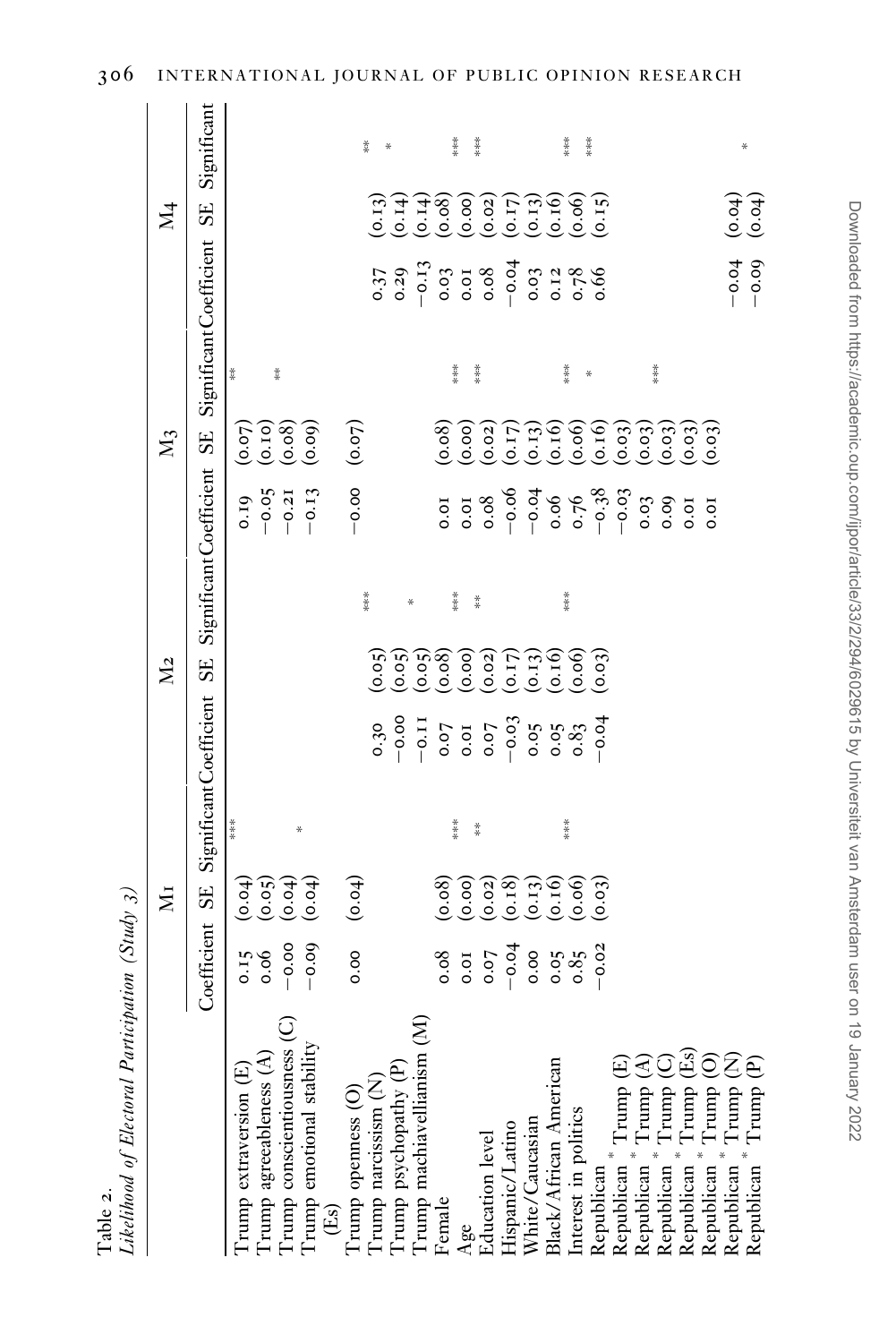| .epublican * Trump (M) |                 | *** |                          | 美米 |                   | *** |                       |                                                             |  |
|------------------------|-----------------|-----|--------------------------|----|-------------------|-----|-----------------------|-------------------------------------------------------------|--|
| nstan                  | (0.43)<br>I.73  |     | $1.35$ (0.44)<br>$1,078$ |    | (0.61)            |     | $\frac{-0.58}{1,078}$ | $\begin{pmatrix} 0.01 & 0.04 \\ -0.58 & 0.60 \end{pmatrix}$ |  |
|                        | $1,078$<br>0.26 |     |                          |    | $3.01$<br>$1,078$ |     |                       |                                                             |  |
|                        |                 |     | 0.27                     |    | 0.29              |     | 0.29                  |                                                             |  |

Note. The dependent variable varies between 1 "extremely unlikely" and 7 "extremely likely" to participate if the election for the U.S. House of Representatives would happen Note. The dependent variable varies between 1 "extremely unlikely" and 7 "extremely likely" to participate if the election for the U.S. House of Representatives would happen tomorrow.  $^{***p}$   $p <$  .001, tomorrow.

\*\* $p < .01$ ,<br>\* $p < .05$ , and<br> $\uparrow_p <$ ...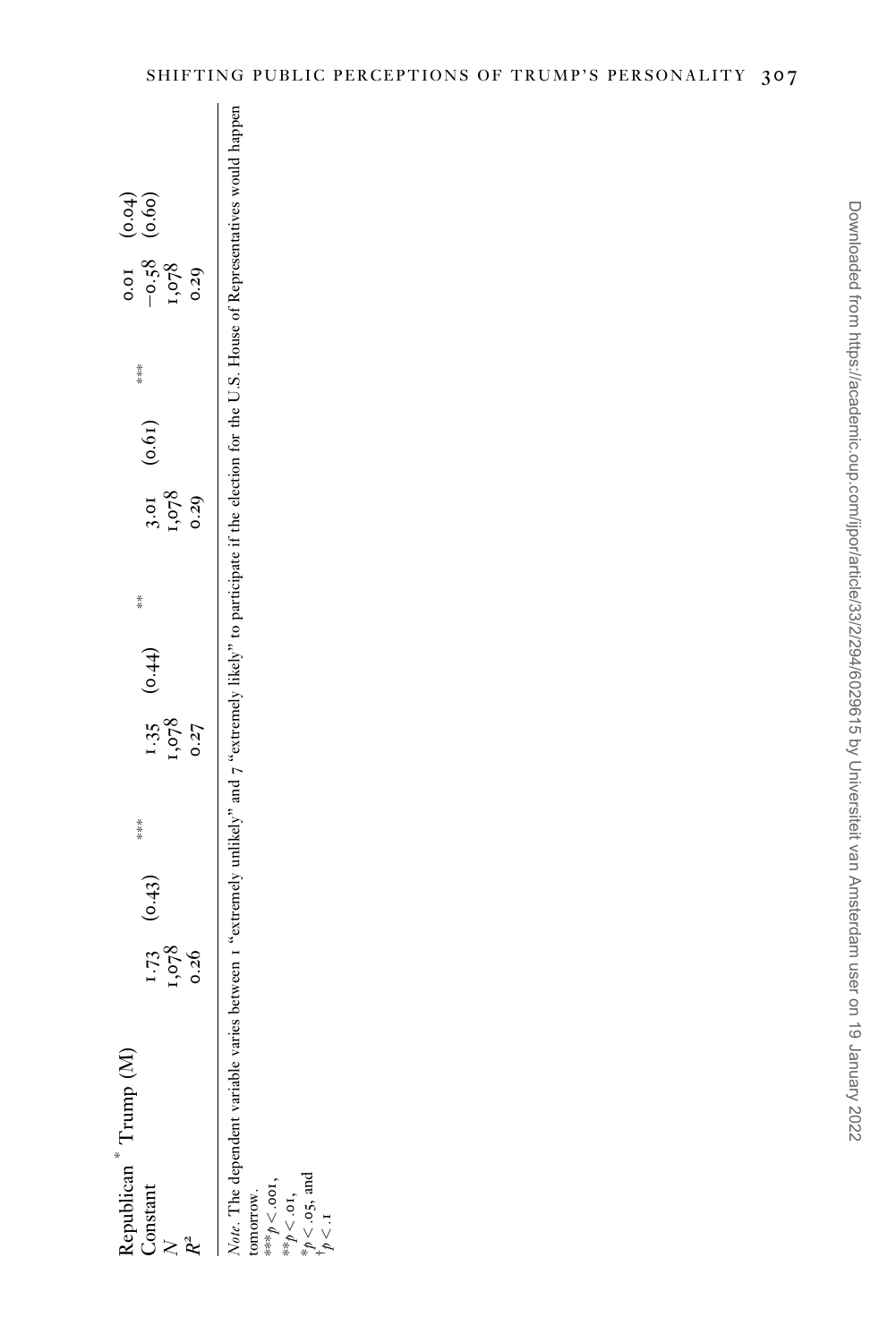have higher intentions to participate if they perceive Trump as high in psychopathy, and vice-versa. These two effects are substantively relevant in light of the trends discussed in the previous section. As shown in [Figure](#page-10-0) 2, over time strong Republicans are (a) increasingly less likely to perceive Trump as being high in conscientiousness, and (b) increasingly more likely to perceive him as high in psychopathy. With this in mind, the fact that in study 3 intention to participate is higher for those who rate him higher in conscientiousness and low in psychopathy could suggest the existence of a potential de-mobilization potential for strong Republicans. Of course, what is tested in [Table](#page-13-0) 2 is not the effect of increasingly more negative perceptions of Trump over time—only analyses with panel data could allow us to test that—but rather how perceptions on a given moment in time are associated with intended participation. Because we cannot test for the causality between perceptions and intentions to vote, the effects shown could also reflect the fact that strong Republicans who do not intend to turn out subsequently develop a more negative image of Trump's personality. Especially in light of what discussed above in terms of blame attribution, it is not impossible that frustrated Republicans that decided not to participate resolve their cognitive dissonance by building up a more negative perception of their party leader. Further analyses combining panel and experimental data should keep this alternative causal mechanism in mind.

#### Weighted Analyses

Some scholars argue for the use of weights for a better interpretation of results when using MTurk samples (e.g., [Levay, Freese,](#page-19-0) & [Druckman,](#page-19-0) 2016). [Supplementary](https://academic.oup.com/ijpor/article-lookup/doi/10.1093/ijpor/edaa030#supplementary-data) [Appendix C](https://academic.oup.com/ijpor/article-lookup/doi/10.1093/ijpor/edaa030#supplementary-data) replicates all analyses discussed in this article but using a weight for age groups by gender—that is, accounting for the differences between the sample distributions and the U.S. general population on the combination of these two factors (data from U.S. census 2018). Most notably, [Supplementary Appendix](https://academic.oup.com/ijpor/article-lookup/doi/10.1093/ijpor/edaa030#supplementary-data) [Table C](#page-13-0)2 replicates the "stacked" analysis discussed above in [Table](#page-12-0) 1 and shows that even in the weighted data conservatives have, over time, a more critical perception of president Trump: lower extraversion (but not conscientiousness), and higher narcissism, psychopathy, and Machiavellianism. Results for turnout (Supplementary Appendix Table  $C_3$ ) are also, broadly speaking, consistent with the trends in the unweighted samples.

#### Conclusion

Especially in times of heightened affective polarization ([Iyengar et al.,](#page-19-0) 2012), the perception of political leaders is a highly partisan phenomenon—and Trump is not an exception ([Dunn,](#page-18-0) 2018). Indeed, consistent evidence across several studies shows that voters of different partisan identifications hold divergent perceptions of the President's personality and character ([Hyatt et al.,](#page-19-0) 2018; [Williams et al.,](#page-20-0) 2018; [Wright](#page-21-0) & [Tomlinson,](#page-21-0) 2018); liberals tend to highlight his low agreeableness, low conscientiousness, and low emotional stability, whereas conservatives tend to rate the President much higher on all the Big Five, and especially on openness and conscientiousness. The existence of these partisan differences is unquestionable. Yet, in light of the many controversies that have marred the Trump presidency that were particularly at odds with conservative "moral foundations" ([Graham et al.,](#page-19-0) 2009; [Haidt & Graham,](#page-19-0) 2007), a more negative perception of the president over time could have been expected. We described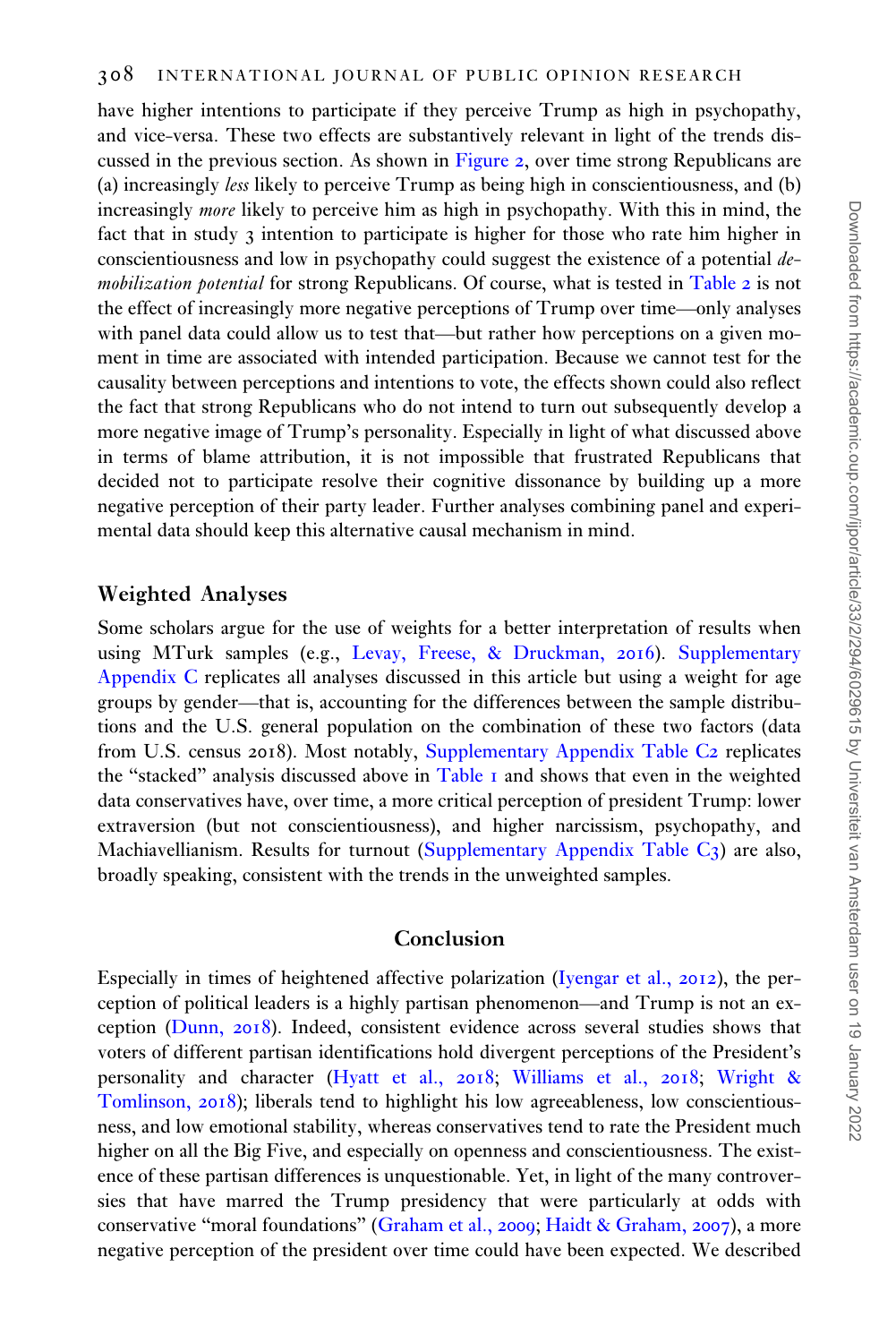in this article the evolution of Trump's perceived personality traits—both in terms of the Big Five and the Dark Triad—over a period of  $\sim$ 18 months (November 2018 to May 2020), via data from four subsequent convenience samples of American respondents (MTurk).

Our results show that (a) across the four studies, the perceived personality of Trump is, on average, extremely stable. Aggregating all individual preferences and thus controlling out any ideological differences, respondents rate Donald Trump very high on extraversion and the Dark Triad (especially on narcissism), and low(er) on openness, conscientiousness, emotional stability, and (especially) agreeableness. These trends are broadly in line with what discussed in several academic studies relying on expert assess-ments ([Nai & Maier,](#page-20-0) 2018; Nai, Martínez i Coma, & [Maier,](#page-20-0) 2019 Visser et al., [2017](#page-20-0)); (b) Liberals have a much more critical perception of Trump (lower on the Big Five and higher on the Dark Triad) than conservatives. This is hardly a surprise given the current levels of affective polarization, and confirms trends discussed in other studies [\(Hyatt et al.,](#page-19-0) 2018; [Wright & Tomlinson,](#page-21-0) 2018); (c) Over time—that is, over the course of 18 months—only one group significantly shifts their opinion about Trump: strong Republicans. This group has a consistently more negative perception of the President over time: they increasingly score Trump lower on conscientiousness and extraversion, and higher on the Dark Triad. Furthermore, (d) a potential demobilization trend exists for strong Republicans; the more they perceive the president as high in psychopathy (and low in conscientiousness), the less they are likely to report a strong intention to turn out.

These results discussed are not only interesting from a descriptive standpoint, or for the American case. Perceived personality matters. In contrast to characteristics related to a candidate's professional record—for example, competence and strength of leadership—personal characteristics such as candidates' character and personality can be quite easily assessed without necessarily needing a deeper understanding of their performance or policy agendas. Indeed, several studies have shown that voters are able to assess the personality of politicians within milliseconds even based on scattered nonverbal cues (e.g., [Olivola](#page-20-0) [& Todorov,](#page-20-0) 2010). Since the early studies on public opinion and electoral behavior (e.g., [Campbell, Converse, Miller,](#page-18-0) [& Stokes,](#page-18-0) 1960), a sizable scholarship shows that candidate evaluation is one of the most important drivers of voting pattern. The perception of personality traits is closely associated with the broader image that voters form of the competing candidates. For instance, Williams et al.  $(2018)$  show an association between the perception of leader's narcissism and their perceived charisma, leadership performance, and effectiveness. Even more fundamentally, consistent evidence shows that voters' perceptions of the leaders' traits are a powerful driver of their electoral behavior [\(Garzia,](#page-19-0) 2013). All in all, a narrower focus on Trump's perceived personality traits is both theoretically relevant and potentially practically salient. The identified shifts in (aggregate) perceptions of the President's personality across different political groups could potentially help prognosticate subsequent alterations in his electoral support and could be seen as the first fissures in his Teflon coating.

The trends discussed here are informative about the interplay between personalization of politics, scandals, and voters' perceptions of leaders—also beyond the Trump case. Taking a step back, the trends discussed here for Donald Trump could even be seen as a particularly conservative test for the potential detrimental effects of political scandals on leaders' perceptions, and subsequent electoral behavior. Trump's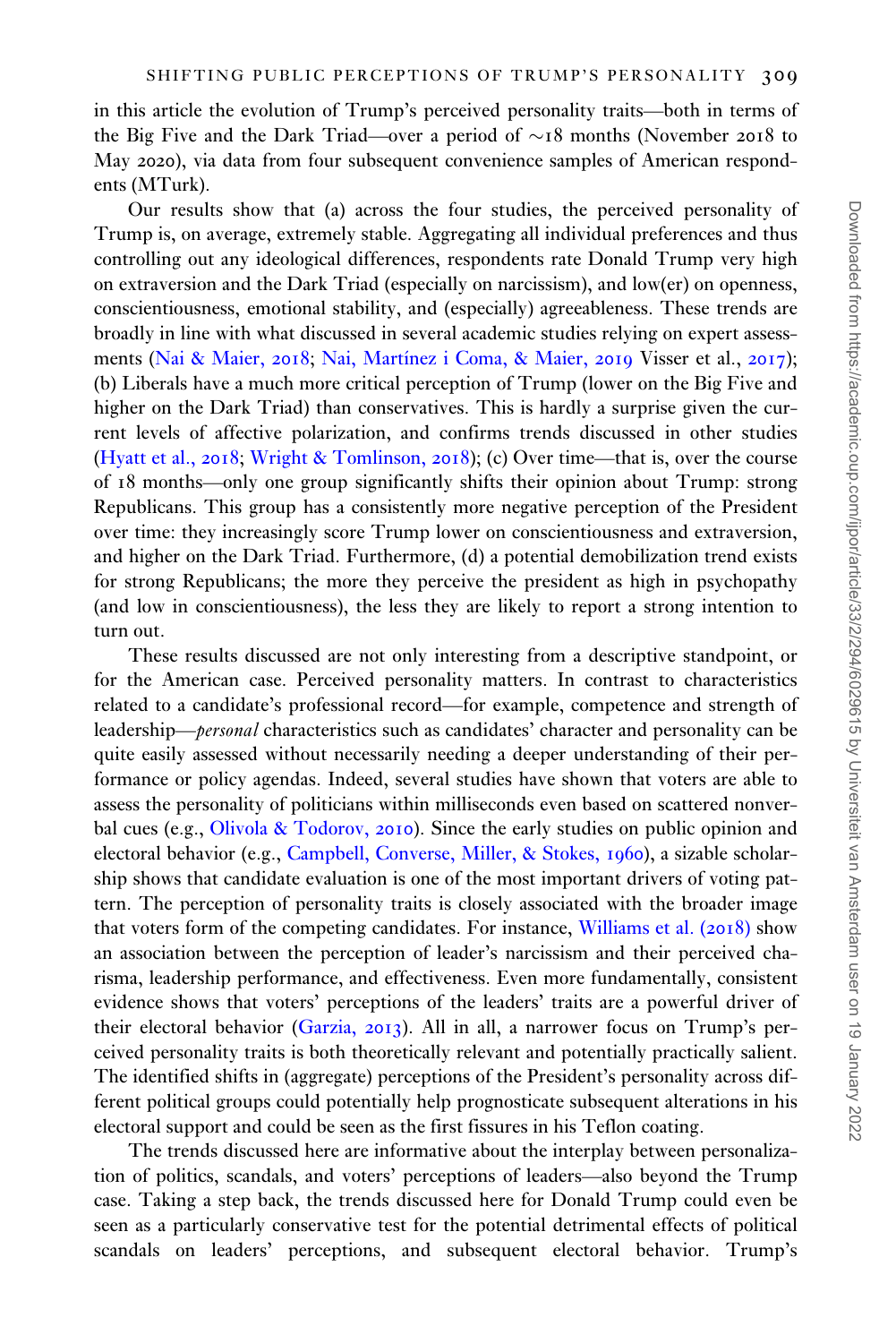<span id="page-17-0"></span>personality traits have consistently been shown as somewhat "extreme" (e.g., [Nai et al.,](#page-20-0) [2019](#page-20-0); [Visser et al.,](#page-20-0) 2017), and the high levels of affective polarization in the United States today make that voters likely stick to their political opinions. In this sense, the moderate but substantive negative opinion shifts shown here could be found in a much more dramatic way in countries where leaders have not such an extreme personality in the first place and voters are less obfuscated by hyperpartisanship.

Finally, the results presented in this article have a clear methodological implication for the study of public opinion. Our two sets of results—that is, not all traits are assessed more negatively over time (there is variation in perceptions) and not all perceptions affect turnout equally (there is variation in the relevance of trait perceptions for subsequent behavioural attitudes)—strongly indicate that personality perceptions are not simply functional proxies of general attitudes towards the president (e.g., job approval ratings or feeling thermometer scores). Perceived personality traits reflect a richer measure of the leaders' image in the mind of voters, and as such are likely to foster a more nuanced and deeper understanding of the interplay between how voters "feel" about political leaders and their subsequent behavior. As such, the inclusion in public opinion surveys of personality perception batteries for competing candidates or elected officials is recommended.

#### Acknowledgments

We are very grateful to the anonymous reviewers and IJPOR editorial team for their critical and constructive suggestions. All remaining mistakes are our responsibility alone. Alex Nai acknowledges the repeated generous financial support from the Amsterdam School of Communication Research (ASCoR), University of Amsterdam, which allowed us to field the four surveys that includes the batteries for Trump's perceived personality used in this article. A first version of this article was drafted somewhere over the Atlantic Ocean in December 2019, in simpler times when the distance between the Old and the New World could be travelled nonchalantly.

#### Conflict of Interest

The authors declare that there is no conflict of interest.

#### References

- Ashcroft, A. (2016). Donald Trump: Narcissist, psychopath or representative of the people? Psychotherapy and Politics International, 14(3), 217–222. doi:10.1002/ppi.1395
- Bakker, B. N., & Lelkes, Y. (2018). Selling ourselves short? How abbreviated measures of personality change the way we think about personality and politics. Journal of Politics,  $80(4)$ ,  $1311 - 1325$ .
- Berinsky, A. J., Huber, G. A., & Lenz, G. S. (2012). Evaluating online labor markets for experimental research: Amazon.com's Mechanical Turk. Political Analysis, 20(3), 351–368. doi:10.1093/pan/mpr057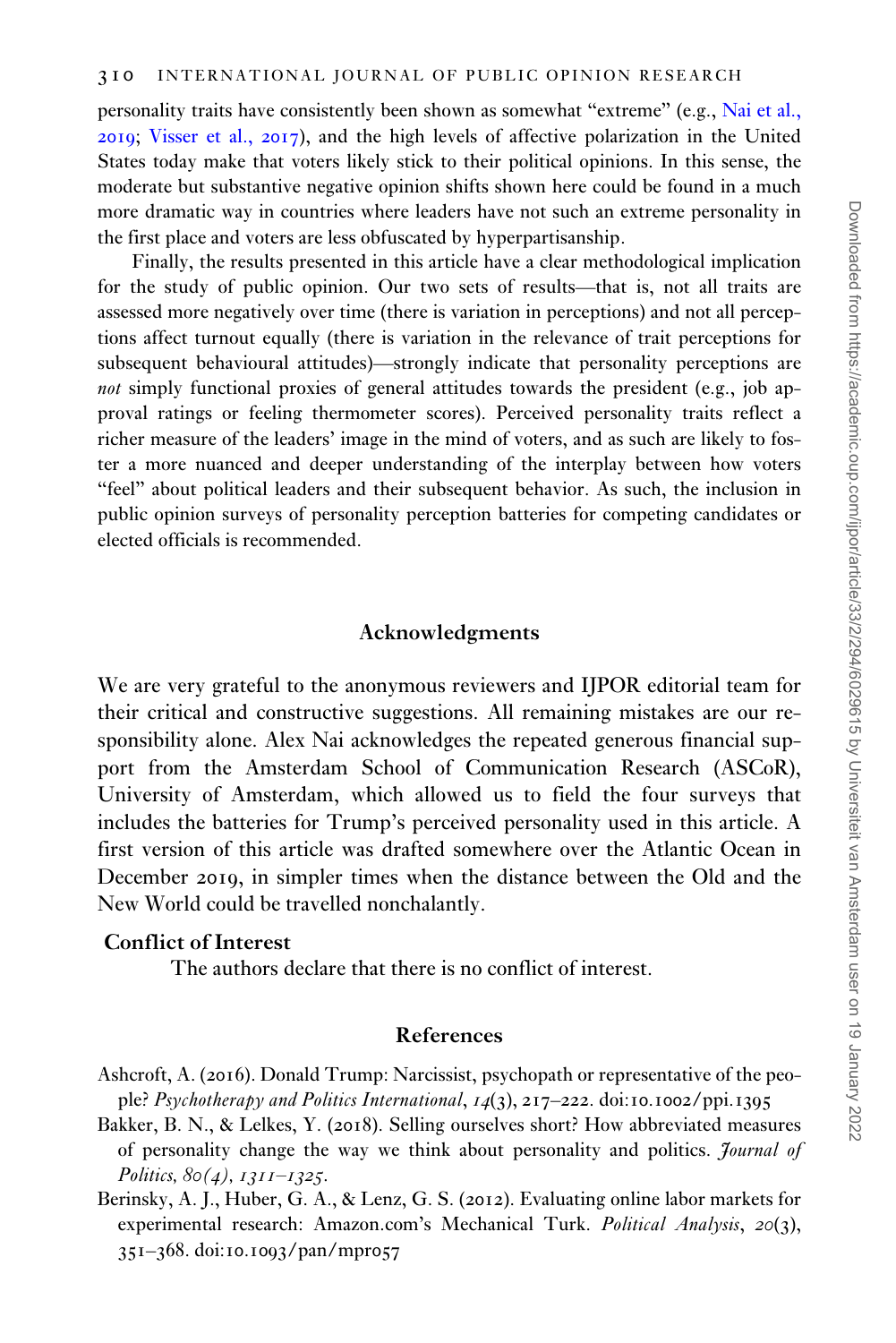- <span id="page-18-0"></span>Berinsky, A. J., Margolis, M. F., & Sances, M. W. (2014). Separating the shirkers from the workers? Making sure respondents pay attention on self-administered surveys. American Journal of Political Science, 58(3), 739–753. doi:10.1111/ajps.12081
- Bhatti, Y., Hansen, K. M., & Olsen, A. L. (2013). Political hypocrisy: The effect of political scandals on candidate evaluations. Acta Politica,  $48(4)$ ,  $408-428$ . doi: 10.1057/ap.2013.6
- Bittner, A. (2011). Platform or personality? The role of party leaders in elections. New York: Oxford University Press.
- Campbell, A., Converse, P. E., Miller, W. E., & Stokes, D. E. (1960). The American voter. New York: Wiley.
- Clifford, S. (2017). Individual differences in group loyalty predict partisan strength. Political Behavior, 39(3), 531–552. doi:10.1007/s11109-016-9367-3
- Clifford, S., Jewell, R. M., & Waggoner, P. D. (2015). Are samples drawn from Mechanical Turk valid for research on political ideology? Research  $\mathfrak S$  Politics, 2(4), 1–15. doi:10.1177/2053168015622072
- Conway, L. G., III, Gornick, L. J., Houck, S. C., Anderson, C., Stockert, J., Sessoms, D., & McCue, K. (2016). Are conservatives really more simple-minded than liberals? The domain specificity of complex thinking. *Political Psychology*, 37(6), 777–798. doi: 10.1111/pops.12304
- Costa, P., & Ferreira da Silva, F. (2015). The impact of voter evaluations of leaders' traits on voting behaviour: Evidence from seven European Countries. West European Politics, 38(6), 1226-1250. doi:10.1080/01402382.2015.1004231
- Costin, F. (1971). Dogmatism and conservatism: An empirical follow-up of Rokeach's findings. Educational and Psychological Measurement,  $3I(4)$ , 1007–1010.
- Credé, M., Harms, P., Niehorster, S., & Gaye-Valentine, A. (2012). An evaluation of the consequences of using short measures of the Big Five personality traits. *Journal of* Personality and Social Psychology, 102(4), 874–888. doi:10.1037/a0027403
- Di Renzo, G. J. (1968). Dogmatism and presidential preferences in the 1964 elections. Psychological Reports, 22(3 suppl), 1197–1202. doi:10.2466/pr0.1968.22.3c.1197
- Dinno, A. (2015). Nonparametric pairwise multiple comparisons in independent groups using Dunn's test. The Stata Journal,  $I_5(1)$ , 292–300. doi:10.1177/ 1536867X1501500117
- Dunn, A. (2018). Trump's approval ratings so far are unusually stable and deeply partisan. Pew Research Center, 1 August 2018. Retrieved from [https://www.pewre](https://www.pewresearch.org/fact-tank/2018/08/01/trumps-approval-ratings-so-far-are-unusually-stable-and-deeply-partisan/) search.org/fact-tank/2018/08/01[/trumps-approval-ratings-so-far-are-unusually-sta](https://www.pewresearch.org/fact-tank/2018/08/01/trumps-approval-ratings-so-far-are-unusually-stable-and-deeply-partisan/) [ble-and-deeply-partisan/](https://www.pewresearch.org/fact-tank/2018/08/01/trumps-approval-ratings-so-far-are-unusually-stable-and-deeply-partisan/)
- Federico, C. M., Weber, C. R., Ergun, D., & Hunt, C. (2013). Mapping the connections between politics and morality: The multiple sociopolitical orientations involved in moral intuition. *Political Psychology*, 34(4), 589–610. doi:10.1111/pops.12006
- Fiala, J. A., Mansour, S. A., Matlock, S. E., & Coolidge, F. L. (2020). Voter perceptions of president Donald Trump's personality disorder traits: Implications of political affiliation. Clinical Psychological Science, 8(2) 343–350.
- Fischle, M. (2000). Mass responses to the Lewinsky scandal. Motivated reasoning or Bayesian updating? Political Psychology, 21(1), 135-159. doi:10.1111/0162-895X. 00181
- Ford, J. B. (2017). Amazon's Mechanical Turk: A comment. Journal of Advertising, 46(1), 156–158. doi:10.1080/00913367.2016.1277380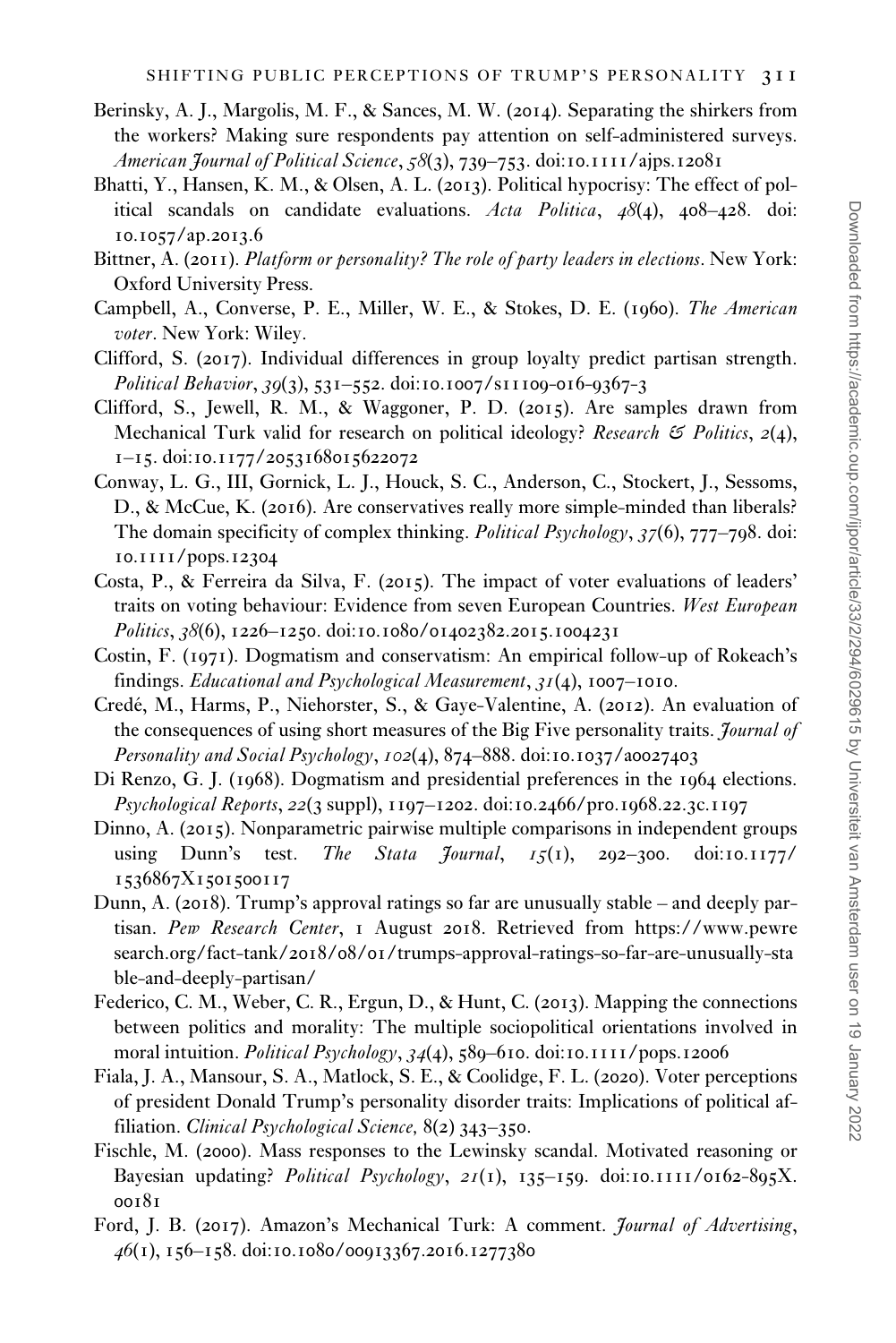- <span id="page-19-0"></span>Garzia, D. (2013). Changing parties, changing partisans: The personalization of partisan attachments in Western Europe. *Political Psychology*,  $34(1)$ ,  $67-89$ . doi: 10.1111/j.1467-9221.2012.00918.x
- Gosling, S. D., Rentfrow, P. J., & Swann, W. B. (2003). A very brief measure of the Big-Five personality domains. *Journal of Research in Personality*,  $37(6)$ ,  $504-528$ . doi: 10.1016&S0092-6566(03)00046-1
- Graham, J., Haidt, J., & Nosek, B. A. (2009). Liberals and conservatives rely on different sets of moral foundations. *Journal of personality and social psychology*,  $96(5)$ , 1029. doi: 10.1037/a0015141
- Haidt, J., & Graham, J. (2007). When morality opposes justice: Emotions and intuitions related to ingroups, hierarchy, and purity. Social Justice Research, 20, 98-116. doi: 10.1007/s11211-007-0034-z
- Harms, P. D., & DeSimone, J. A. (2015). Caution! MTurk workers ahead—Fines doubled. *Industrial and Organizational Psychology*,  $8(2)$ ,  $183-190$ . doi: 10.1017/iop.2015.23
- Hauser, D. J., & Schwarz, N. (2016). Attentive Turkers: MTurk participants perform better on online attention checks than do subject pool participants. Behavior Research Methods, 48, 400–407. doi:10.3758/s13428-015-0578-z
- Hyatt, C., Campbell, W. K., Lynam, D. R., & Miller, J. D. (2018). Dr. Jekyll or Mr. Hyde? President Donald Trump's personality profile as perceived from different political viewpoints. Collabra:  $Psychology, 4(1), 29$ .
- Iyengar, S., Sood, G., & Lelkes, Y. (2012). Affect, not ideology: A social identity perspective on polarization. *Public Opinion Quarterly*,  $76(3)$ ,  $405-431$ . doi: 10.1093/poq/nfs038
- Jonason, P. K., & Webster, G. D. (2010). The dirty dozen: A concise measure of the dark triad. Psychological Assessment, 22(2), 420–432. doi:10.1037/a0019265
- Judge, T. A., Higgins, C. A., Thoresen, C. J., & Barrick, M. R. (1999). The big five personality traits, general mental ability, and career success across the life span. *Personnel*  $P<sub>s</sub>$ *ychology*,  $52(3)$ : 621–652.
- Kugler, M., Jost, J. T., & Noorbaloochi, S. (2014). Another look at moral foundations theory: Do authoritarianism and social dominance orientation explain liberal-conservative differences in "moral" intuitions? Social Justice Research,  $27(4)$ , 413–431. doi:10.1007/s11211-014-0223-5
- Levay, K. E., Freese, J., & Druckman, J. N. (2016). The demographic and political composition of Mechanical Turk samples. Sage Open,  $6(1)$ ,  $1-17$ .
- Lynch, T. (2017). President Donald Trump: A case study of spectacular power. *Political Quarterly*,  $88(4)$ ,  $612-621$ . doi:10.1111/1467-923X.12433
- Maier, J. (2011). The impact of political scandals on political support. An experimental test of two theories. International Political Science Review, 32(3), 283–302. doi: 10.1177/0192512110378056
- McAdams, D. P. (2016). The mind of Donald Trump. The Atlantic, June 2016. Retrieved from [https://www.theatlantic.com/magazine/archive/](https://www.theatlantic.com/magazine/archive/2016/06/the-mind-of-donald-trump/480771/)2016/06/the[mind-of-donald-trump/](https://www.theatlantic.com/magazine/archive/2016/06/the-mind-of-donald-trump/480771/)480771/
- McCrae, R. R., & Costa, P. T., Jr. (1994). The stability of personality: Observations and evaluations. Current directions in psychological science, 3(6), 173-175. doi: 10.1111/1467-8721.ep10770693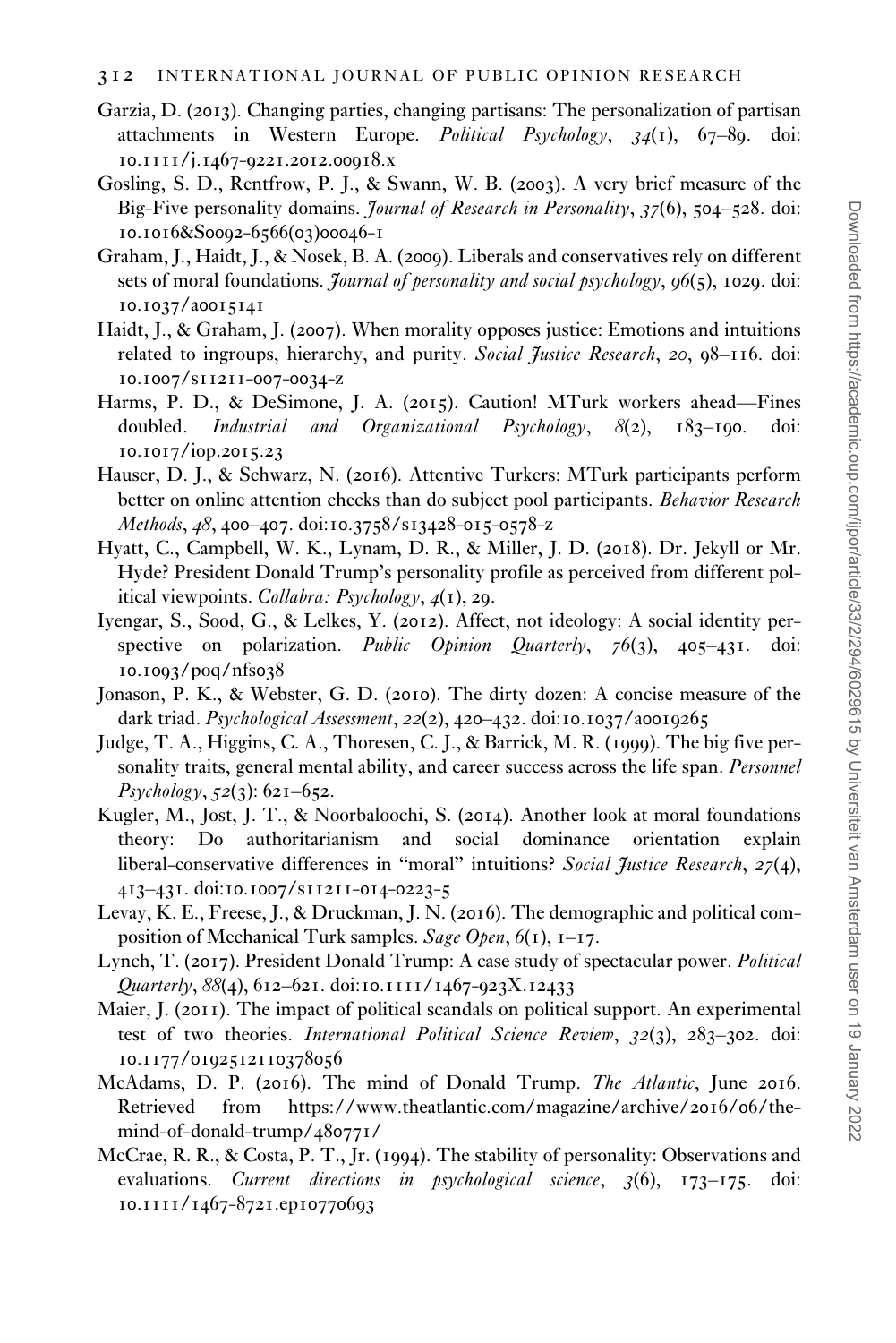- <span id="page-20-0"></span>Morgan, G. S., Mullen, E., & Skitka, L. J. (2010). When values and attributions collide: Liberals' and conservatives' values motivate attributions for alleged misdeeds. Personality and Social Psychology Bulletin,  $36(9)$ ,  $1241-1254$ . doi: 10.1177/0146167210380605
- Nai, A. & Maier, J. (2018). Perceived personality and campaign style of Hillary Clinton and Donald Trump. Personality and Individual Differences, 121, 80–83. doi: 10.1016/j.paid.2017.09.020
- Nai, A. & Maier, J. (2019). Can anyone be objective about Donald Trump? Assessing the personality of political figures. *Journal of Elections*, *Public Opinion*  $\mathfrak{S}$  *Parties.* doi: 10.1080/17457289.2019.1632318.
- Nai, A., Martínez i Coma, F., & Maier, J. (2019). Donald Trump, populism, and the age of extremes: Comparing the personality traits and campaigning styles of Trump and other leaders worldwide. *Presidential Studies Quarterly*,  $49(3)$ ,  $609-643$ . doi: 10.1111/psq.12511
- Nai, A., & Maier, J. (2020). Is negative campaigning a matter of taste? Political attacks, incivility, and the moderating role of individual differences. American Politics Research. doi: 10.1177/1532673X20965548
- Olivola, C. Y., & Todorov, A. (2010). Elected in 100 milliseconds: Appearance-based trait inferences and voting. *Journal of Nonverbal Behavior*, 34, 83-110. doi: 10.1007/s10919-009-0082-1
- Paolacci, G., & Chandler, J. (2014). Inside the Turk: Understanding Mechanical Turk as a participant pool. Current Directions in Psychological Science,  $23(3)$ ,  $184-188$ . doi: 10.1177/0963721414531598
- Rauthmann, J. F. (2012). The Dark Triad and interpersonal perception: Similarities and differences in the social consequences of narcissism, Machiavellianism, and psychopathy. Social Psychological and Personality Science, 3(4), 487–496.
- Rokeach, M. (1960). The open and closed mind: Investigations into the nature of belief systems and personality systems. New York: Basic Books.
- Schlenker, B. R. (1980). Impression management: The self-concept, social identity, and interpersonal relations. Monterey: Brooks/Cole.
- Sigal, J., Hsu, L., Foodim, S., & Betman, J. (1988). Factors affecting perceptions of political candidates accused of sexual and financial misconduct. *Political Psychology*,  $q(z)$ , 273–280. doi:10.2307/3790956
- Stockemer, D., LaMontagne, B., & Scruggs, L. (2011). Bribes and ballots. The impact of corruption in voter turnout in democracies. International Political Science Review, 34(1), 74–90. doi:10.1177/0192512111419824
- Visser, B. A., Book, A. S., & Volk, A. A. (2017). Is Hillary dishonest and Donald narcissistic? A HEXACO analysis of the presidential candidates' public personas. Personality and Individual Differences, 106, 281–286. doi:10.1016/j.paid.2016.10.053
- von Sikorski, C. (2018). The content and effects of political scandals. A synopsis. In A. Haller, H. Michael, & M. Kraus (Eds.), Scandalogy. An interdisciplinary field (pp.  $135-154$ ). Köln: Herbert von Halem.
- Williams, E. A., Pillai, R., Deptula, B. J., Lowe, K. B., & McCombs, K. (2018). Did charisma "Trump" narcissism in 2016? Leader narcissism, attributed charisma, value congruence and voter choice. *Personality and Individual Differences*, 130,  $11-17$ . doi: 10.1016/j.paid.2018.03.010